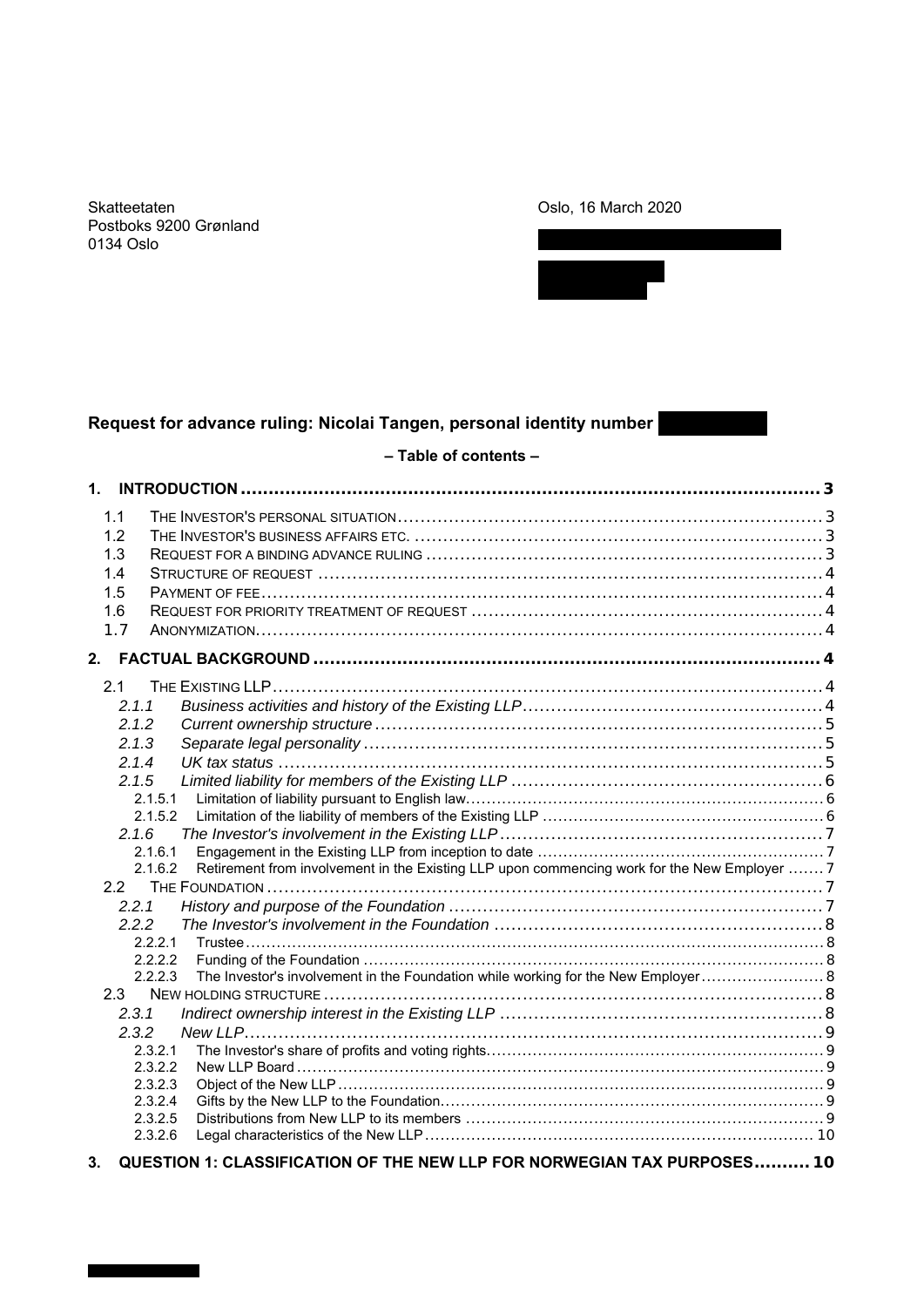|    | 3.1<br>3.2<br>3.3<br>3.3.1<br>3.3.2<br>3.3.3<br>3.3.4                                        | NORWEGIAN DOMESTIC LAW: LIMITATION OF LIABILITY THE KEY CRITERIA FOR DETERMINING WHETHER AN<br>ENTITY IS A TRANSPARENT ENTITY OR AN OPAQUE ENTITY FOR NORWEGIAN TAX PURPOSES  11<br>NTA section 10-40, cf. NTA section 2-2(2): positive definition of entities that are not tax<br>NTA section 2-2(1): positive definition of entities that are separate tax subjects under                                                             |  |
|----|----------------------------------------------------------------------------------------------|-----------------------------------------------------------------------------------------------------------------------------------------------------------------------------------------------------------------------------------------------------------------------------------------------------------------------------------------------------------------------------------------------------------------------------------------|--|
| 4. |                                                                                              | QUESTION 2: DISTRIBUTION OF PROFITS FROM THE NEW LLP TO THE INVESTOR  13                                                                                                                                                                                                                                                                                                                                                                |  |
|    | 4.1<br>4.2<br>4.2.1<br>4.2.2<br>4.2.3                                                        | THE INVESTOR SHALL ONLY BE CONSIDERED TO HAVE RECEIVED TAXABLE DIVIDENDS FROM THE NEW LLP<br>UK law: The Investor is not entitled to profits of the New LLP in absence of New LLP Board<br>NTA section 14-2(1) second sentence: tax obligation arises once the Investor is                                                                                                                                                              |  |
| 5. |                                                                                              |                                                                                                                                                                                                                                                                                                                                                                                                                                         |  |
|    | 5.1<br>5.2<br>5.2.1<br>5.2.2<br>5.2.2.1<br>5.2.2.2<br>5.2.2.3<br>5.2.2.4<br>5.2.2.5<br>5.2.3 | GIFTS FROM THE NEW LLP TO THE FOUNDATION SHALL NOT BE CLASSIFIED AS DIVIDEND DISTRIBUTIONS TO<br>The gifts will not be "dividends" pursuant to NTA section 10-11(2) 14                                                                                                                                                                                                                                                                  |  |
| 6. |                                                                                              |                                                                                                                                                                                                                                                                                                                                                                                                                                         |  |
|    | 6.1<br>6.2<br>6.2.1<br>6.2.2<br>6.2.3<br>6.3<br>6.3.1<br><b>LLP</b>                          | PROFITS DISTRIBUTED FROM THE EXISTING LLP TO THE NEW LLP SHALL NOT BE TAXED AS LABOUR INCOME<br>IN THE HANDS OF THE INVESTOR<br>Personal work performed by the Investor will not give rise to any distributions from the Existing<br>PROFITS DISTRIBUTED FROM THE NEW LLP SHALL NOT BE TAXED AS LABOUR INCOME IN THE HANDS OF THE<br>Personal work performed by the Investor will not give rise to any distributions from the New<br>21 |  |
|    | 6.3.2                                                                                        |                                                                                                                                                                                                                                                                                                                                                                                                                                         |  |
| 7. |                                                                                              |                                                                                                                                                                                                                                                                                                                                                                                                                                         |  |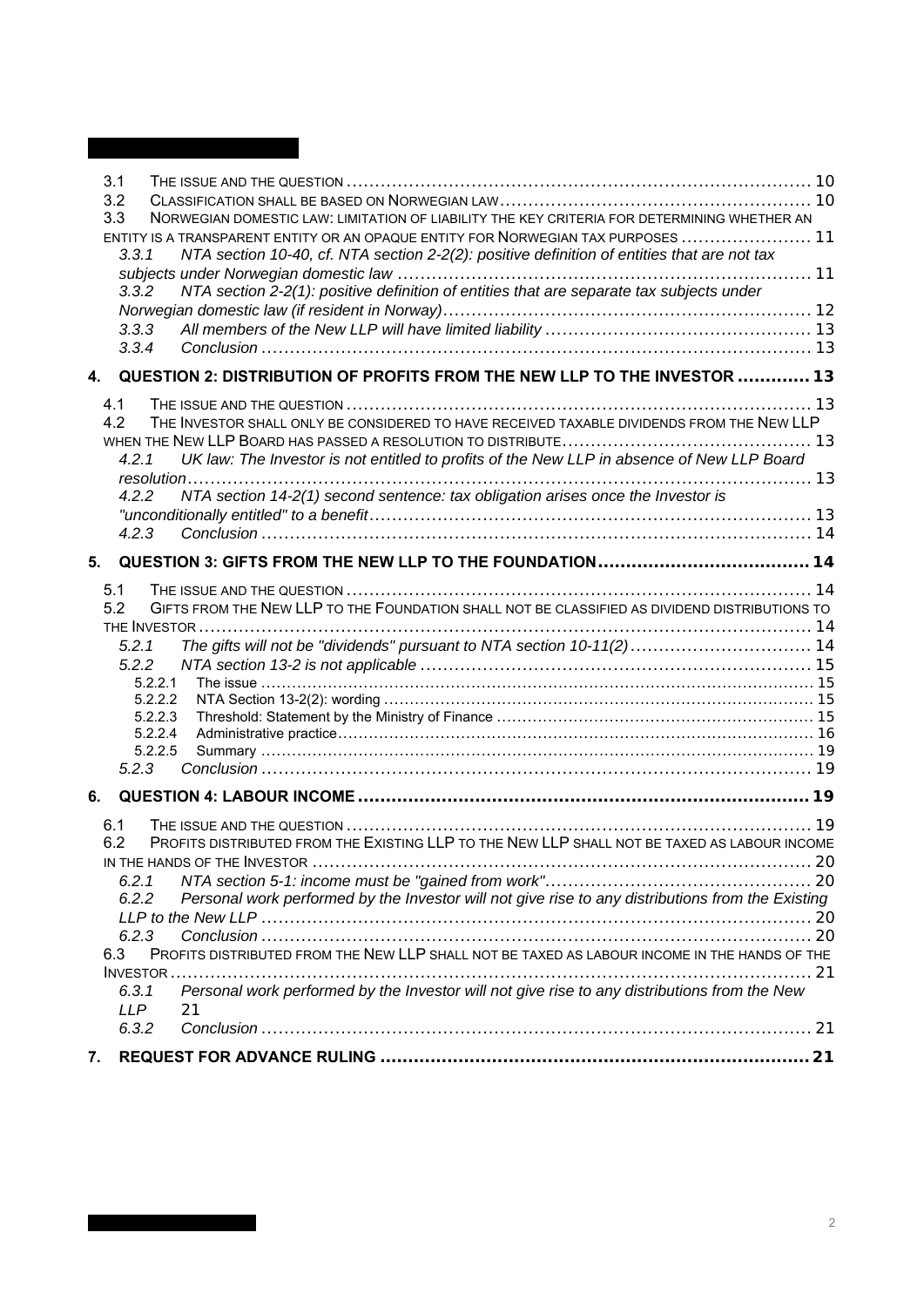# **1. Introduction**

# **1.1 The Investor's personal situation**

Nicolai Tangen (the "**Investor**") is a Norwegian national who has been living and working in the United Kingdom (the "**UK**") since 1992. The Investor is resident in the UK for tax purposes. While he has made regular visits to Norway during the period he has been living and working in the UK, he has not been resident in Norway for Norwegian tax purposes for many years.

The Investor is currently in discussion with Norges Bank Investment Management (the "**New Employer**") regarding the possibility that he may take up the position of Chief Executive Office of the New Employer and carry out work for the New Employer (the **"Work"**). The Work is expected to begin around August 2020 and continue for approximately five years. The Work would require the Investor to spend time in Norway each year. The commitments involved in the Work, together with the time which the Investor has spent in Norway during recent years, may result in the Investor becoming a resident of Norway for Norwegian domestic tax purposes, cf. the Norwegian Tax Act (the "**NTA**") section 2-1(2), with effect from 1 January 2020. Meanwhile, the Investor expects to continue to be resident in the UK for UK domestic tax purposes throughout the period of the Work.

It is still to be determined whether the Investor will become resident in the UK pursuant to Article 4(3) litra a of the double taxation treaty between Norway and the UK (the "**Tax Treaty**") if he takes up the position at the New Employer, since there are factors suggesting that his "*centre of vital interest*" will be in the UK during the period in which he carries out the Work. However, it is not possible to obtain a binding advance ruling on matters to be resolved pursuant to the Tax Treaty, cf. the Norwegian Tax Administration Regulations section  $6 - 1 - 4$ .

The Investor may therefore not request a binding advance ruling as to whether or not he will be considered resident in Norway for the purposes of the Tax Treaty once he has started the Work. The Investor may only request a binding advance ruling concerning the application of domestic Norwegian tax law. For the purpose of this request for a binding advanced ruling, it should therefore be assumed that The Investor will be considered resident in Norway pursuant to Article 4 of the Tax Treaty from the time he starts the Work.

## **1.2 The Investor's business affairs etc.**

The Investor is a member of AKO Capital LLP (the "**Existing LLP**"), which is a UK limited liability partnership. There are other members of the Existing LLP. Each member (including the Investor) has a right to share in the profits of the Existing LLP.

The Investor currently makes significant donations to a charitable foundation named AKO Foundation (the **"Foundation"**).

So that he can devote himself to the Work, the Investor proposes to retire from active involvement in the business of the Existing LLP. Accordingly, it is proposed that his interest in that business be restructured. A new limited liability partnership would be formed under English law and registered at Companies House (the **"New LLP"**). The New LLP would be a member of the Existing LLP, and will take over the Investor's interest in that business. The Investor and a small number of other individuals would be the only members of the New LLP. The New LLP is intended to donate all (or substantially all) of its profits to the Foundation.

This request for an advance ruling concerning Norway's taxation of the new holding structure and related issues.

# **1.3 Request for a binding advance ruling**

The Investor requests that the Norwegian tax authorities confirm in a binding advanced ruling that:

- 1. the Investor will not be taxed on his share of the profits and losses of the New LLP, pursuant to NTA chapter 10-40 while working for the New Employer (and possibly being a tax resident of Norway);
- 2. the Investor will not be taxed on the profits of the New LLP until the New LLP Board makes an explicit resolution to make a distribution of profits to him;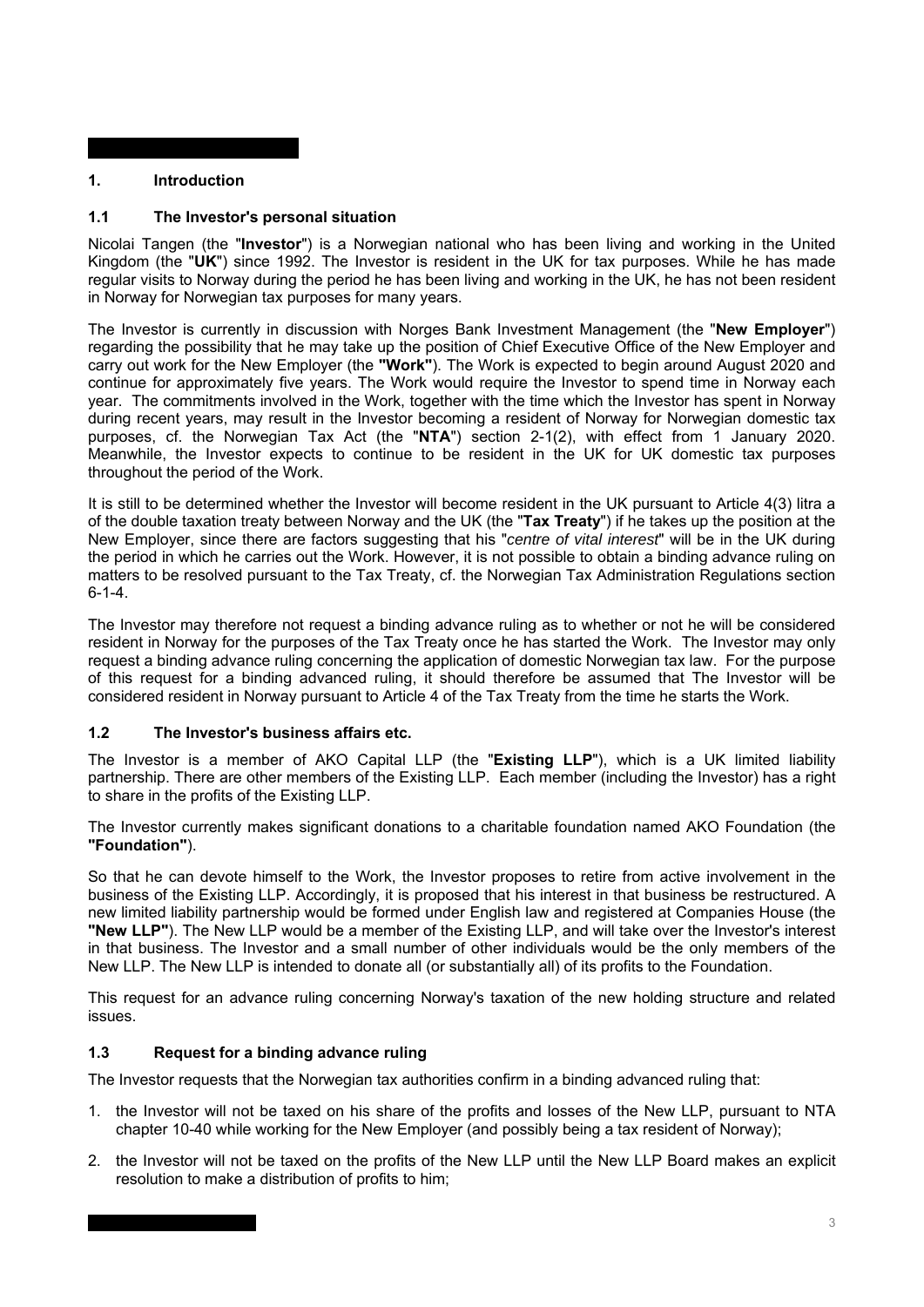- 3. gifts by the New LLP to the Foundation will not be taxed as dividends in the hands of the Investor pursuant to NTA section 5-1(1), section 10-11 or section 13-2; and
- 4. distributions by the Existing LLP to the New LLP and distributions by the New LLP to the Investor will not be taxed as labour income in the hands of the Investor pursuant to NTA section 5-1.

The transactions that the request for a binding advanced ruling concern are all connected with the Investor's potential commencement of the Work. It is of significant importance for the Investor to obtain legal certainty with respect to the transactions that relate to him potentially becoming resident in Norway for tax purposes. The conditions for requesting a binding advanced ruling in the Tax Administration Act section 6(1) and the pertaining regulation are therefore fulfilled.

## **1.4 Structure of request**

The factual background will be described in section 2 below, and the questions covered by the request are addressed in sections 3 to 6 below.

# **1.5 Payment of fee**

The fee of NOK 2,344 (two times the court fee) is paid, cf. the Tax Administration Act section 6-3, cf. the Tax Administration Act Regulation section 6-3-1(3), litra d.

**Enclosure 1:** Confirmation of payment of fee.

## **1.6 Request for priority treatment of request**

It is essential for the Investor to obtain as soon as possible a reply to this request for an advance ruling, since that reply will be highly relevant to the consequences for him of taking on the Work. We therefore kindly ask that this request be given priority. Further, we kindly ask that we are informed as soon as possible if you need additional information to consider the request, or if you have questions. We will answer any requests for additional information and/or additional questions as soon as we receive them.

## **1.7 Anonymization**

With respect to any publishing of the binding advance ruling in response to this request, we kindly ask that all personal names (including the name of the Investor), names of corporate entities (e.g. the Existing LLP, the New LLP and the Employer) are anonymised as far as possible throughout the advance ruling, cf. the Tax Administration Act Regulation section 6-1-8. Further, we kindly ask to receive the draft for the anonymised ruling before it is published and to be allowed to file comments on the level of anonymization.

## **2. Factual background**

## **2.1 The Existing LLP**

## **2.1.1 Business activities and history of the Existing LLP**

The Existing LLP is an authorised firm for the purposes of UK financial services regulation. The Investor is currently a member of the Existing LLP. The Existing LLP is a limited liability partnership established in accordance with English law. The partners of a limited liability partnership are generally referred to as "*members*".

The Existing LLP was incorporated in England and Wales on 6 April 2005. The Investor was the founder of the Existing LLP and became a member of the Existing LLP at the time of its incorporation, together with one other individual. Several other individuals and corporate entities have since become members.

The business of the Existing LLP is to act as an investment manager for various funds (together, the "**Investment Funds**"). The business of the Existing LLP started in 2005. The first of the Investment Funds were AKO Fund Limited, AKO Partners LP and AKO Master Fund Limited master feeder structure. These were launched on 1 October 2005. Additional funds have been added over the years. As investment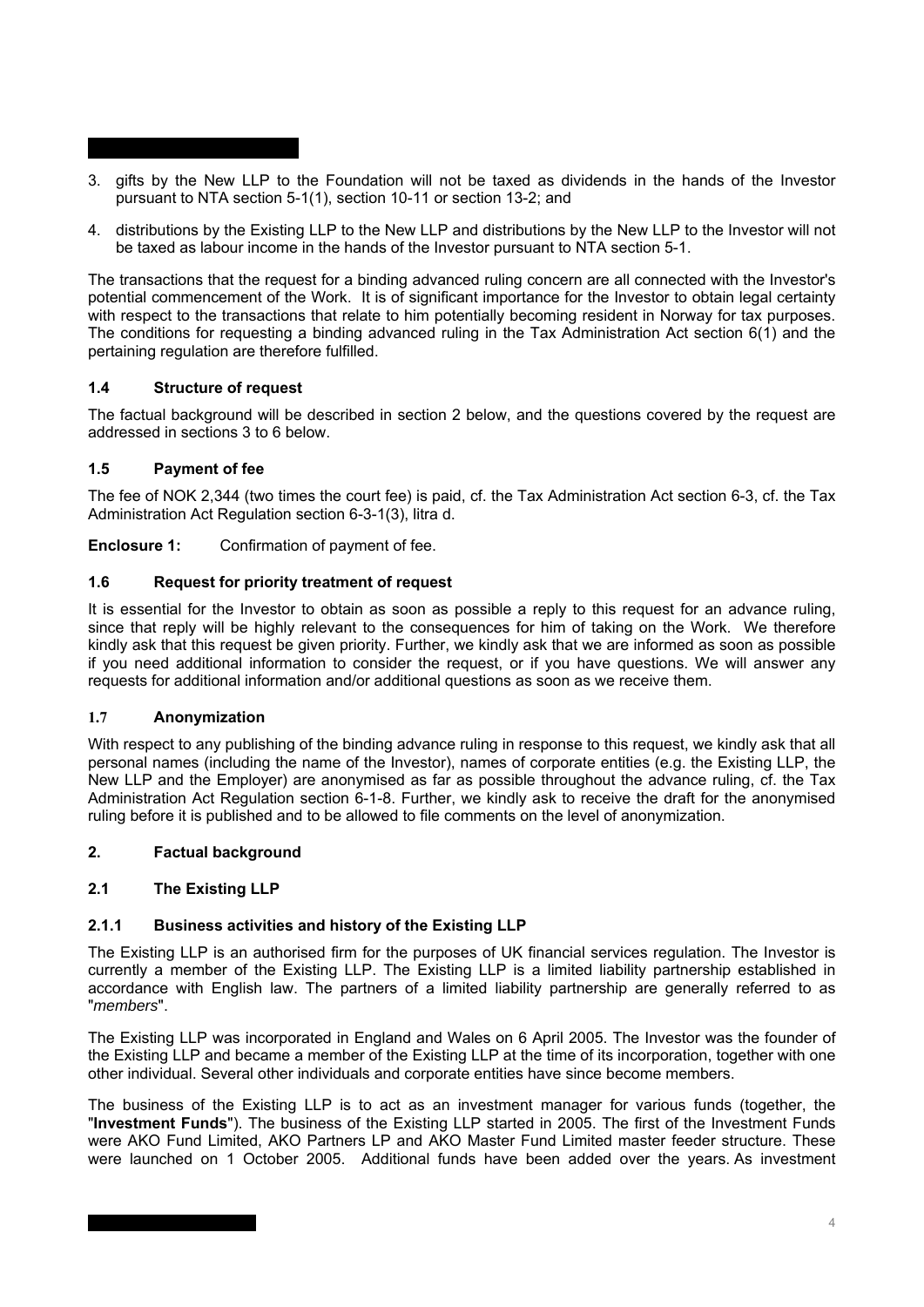manager for the Investment Funds, the Existing LLP is entitled to the following, pursuant to individual contracts:

- (i) management fees, based on the value of the assets belonging to that Investment Fund; and
- (ii) performance fees, based on the investment performance of such assets.

The Investment Funds aim to provide their investors with long-term capital growth. While members of the Existing LLP can invest in the Investment Funds (generally through the classes of shares known as "Management Shares") the investors in the Investment Funds are generally unconnected with the Investor and with the Existing LLP.

## **2.1.2 Current ownership structure**

The Investor's share of the profits of the Existing LLP is currently approximately 66 %, and the aggregate share of the profits allocated to the remaining members is approximately 34%. The Investor currently holds 95 out of 137 votes in the Existing LLP, which accounts for 69.34% of the total voting rights held by the members of the Existing LLP. Under the laws governing limited liability partnerships in the UK, there is no necessary connection between the share of the profits that a member receives and his voting rights. In the case of the Existing LLP, the share of the profits varies from year to year depending on when members join, leave and become more senior, whereas voting rights have remained relatively constant. As a result, the Investor's profit share is lower than his voting share. An overview of the voting rights held by the members of the Existing LLP as of 22 May 2017 can be found in schedule 1 to the partnership agreement between the members of the Existing LLP of 22 May 2017 (the "**Existing LLP Deed**").Since the Existing LLP Deed was signed, the number of members in the Existing LLP has increased by four. Each new member holds one voting right, making the current total number of member voting rights 137. The mechanism under which the Existing LLP's profits are allocated and distributed to its members is regulated by chapter 10 and 11 of the Existing LLP Deed. A copy of the Existing LLP Deed is attached to this request for a binding advanced ruling.

**Enclosure 2:** the Existing LLP – the Existing LLP Deed of 22 May 2017.

## **2.1.3 Separate legal personality**

A limited liability partnership is a body corporate and a legal entity separate from its members. This means that, for example, the partnership owns the assets of the partnership business and is liable for its own debts. The members act its agents and are generally only liable up to the amount that they have contributed to the partnership. A limited liability partnership has unlimited capacity which means it can do anything that a legal person can do (for example, own property, enter into contracts, sue and be sued) cf. section 1(3) of the Limited Liability Partnership Act 2000.

The operation of a limited liability partnership is generally governed by a legally binding contract made between the members. That agreement sets out the rights, duties, responsibilities and liabilities of each member, and sets out how the partnership will be managed and run.

Enclosed is a copy of an extract from chapter 12 of the Limited Liability Partnership Act 2000.

# **Enclosure 3:** Limited Liability Partnership Act 2000.

It is also specifically provided by section 1(3) of the Limited Liability Partnership Act 2000 that the members of a limited liability partnership have authority to bind the partnership.

## **2.1.4 UK tax status**

Although a UK limited liability partnership is treated for the general purposes of English law as a legal entity separate from its members, for UK tax purposes it is treated by specific UK tax legislation as transparent, so that its members (and not the partnership entity itself) are taxed on (broadly speaking) their respective shares of the income or gains arising to the partnership entity.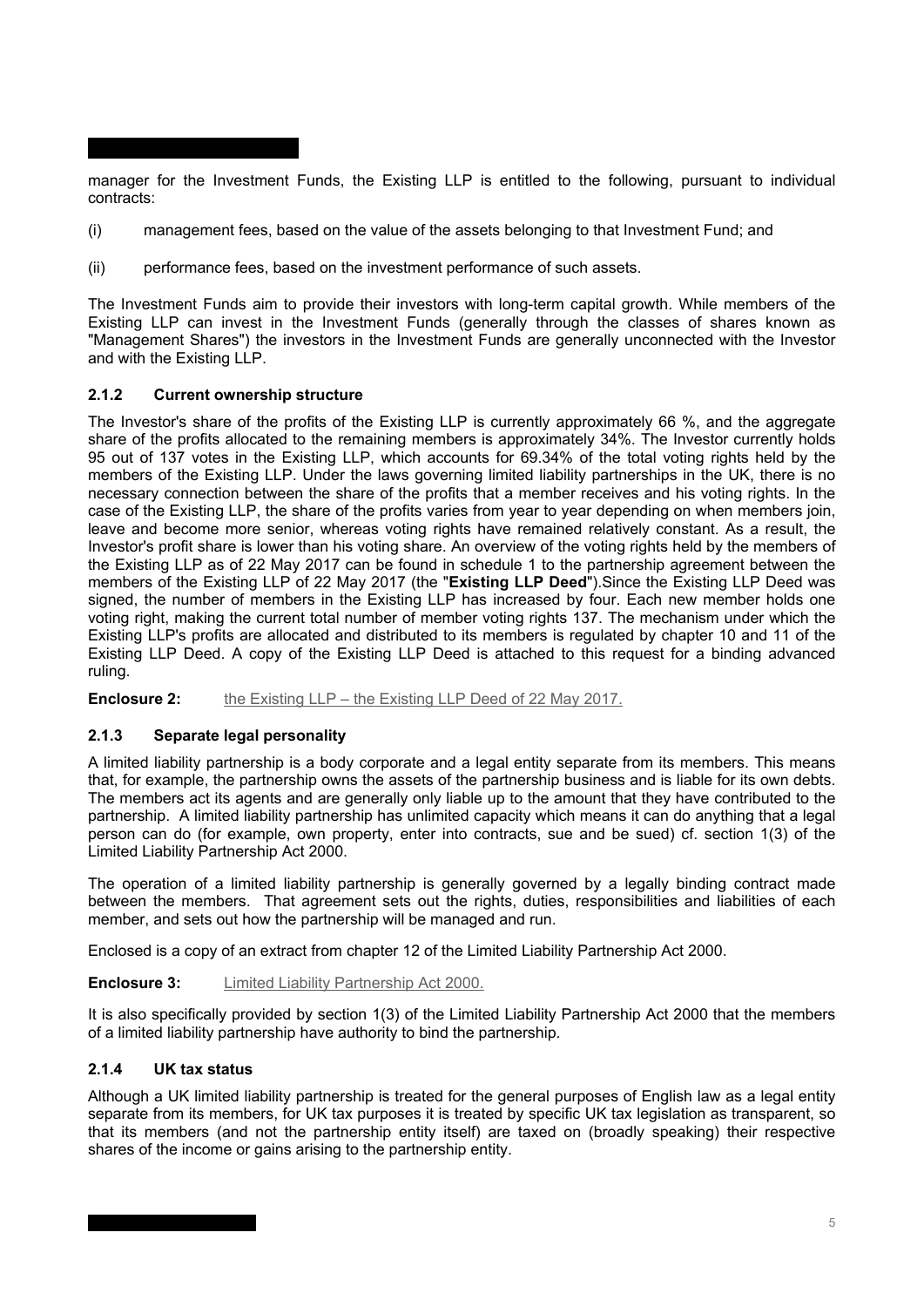# **2.1.5 Limited liability for members of the Existing LLP**

## **2.1.5.1 Limitation of liability pursuant to English law**

As mentioned in section 2.1.3 above, generally, as a matter of English law, all members of a limited liability partnership have a limited liability for the partnership's obligations. The members are therefore not usually required to meet the liabilities of the partnership.

However, there exist specific circumstances under which a member of a limited liability partnership may be required to contribute to the assets of the partnership, for example, if a member:

- $(i)$  is a sole member of the limited liability partnership trading as such for six months;
- $(iii)$  is required to make a contribution pursuant to an agreement entered into between the members;
- (iii) is guilty of misfeasance or falls within special clawback provisions under the Insolvency Act 1986; or
- (iv) has breached a fiduciary duty owed to the limited liability partnership.

As evidenced by the above, the circumstances under which a member may be required to make a contribution to the assets of a limited liability partnership are highly specific, and to some degree dependent on how the particular limited liability partnership in question is organised.

## **2.1.5.2 Limitation of the liability of members of the Existing LLP**

As a limited liability partnership constituted in accordance with English law, all members of the Existing LLP enjoy a limited liability for the Existing LLP's obligations that arise out of its business.

With respect to situation (i)–(iv) listed above in section 2.1.5.1, category (i) is not relevant for the Existing LLP. The Existing LLP has several members.

With respect to situation (ii), the members of the Existing LLP have not agreed that one or more of the members shall have an obligation to make capital contributions etc. to cover the obligations of the Existing LLP. Pursuant to section 7.1 of the Existing LLP Deed (**Enclosure 2** to this request for a binding advanced ruling), the members are obliged to contribute a specific amount (referred to as "*ordinary capital contributions*") set out in schedule 1 to the Existing LLP Deed, for the purpose of section 74 of the Insolvency Act 1986. The contributions specified in schedule 1 to the Existing LLP Deed represent the maximum amount that each member is liable to contribute, cf. section 7.1 of the Existing LLP Deed. Hence, the liability to make contributions in case of an insolvency situation in the Existing LLP is also limited. It follows from section 7.3 that members "*may contribute further ordinary capital"* by agreement with the board of the Existing LLP (the "**Existing LLP Board**"), but as the wording indicates, there is no obligation to make such further contributions.

There is neither an obligation for any member of the Existing LLP to contribute or pay an amount to cover a negative balance (if any) on the respective member's "*distribution account*", cf. section 11.5 of the Existing LLP Deed. The "*distribution account*" is the account where the profits or (losses) that are distributed to the members each financial year based on the principles laid down in chapter 10 of the Existing LLP Deed. The regulation in section 11.5 in the Existing LLP Deed ensures that no member has a liability to cover losses allocated to the "*distribution account*".

With respect to situations (iii) and (iv) listed above in section 2.1.5.1, a duty to make contributions in such situations does not indicate that members of the Existing LLP have unlimited liability. Rather, the obligation to make contributions in situation (iii) would merely be a consequence of UK reversal rules in insolvency situations. A member would have a duty to repay amounts withdrawn (e.g. repayments of loans, profit distributions, salary, interest or transfers of property) by a member within a certain period (normally two years), if said member knew or ought to have concluded that, after the withdrawal in contemplation at that time, there was no reasonable prospect of the limited liability partnership being able to avoid an insolvency situation. The obligation to make contributions in situation (iv) would in turn be a claim for damages due to breach of the member's obligations towards the partnership.

In summary, no member of the Existing LLP has unlimited liability for the obligations of the Existing LLP. The liability of each member of the Existing LLP is limited.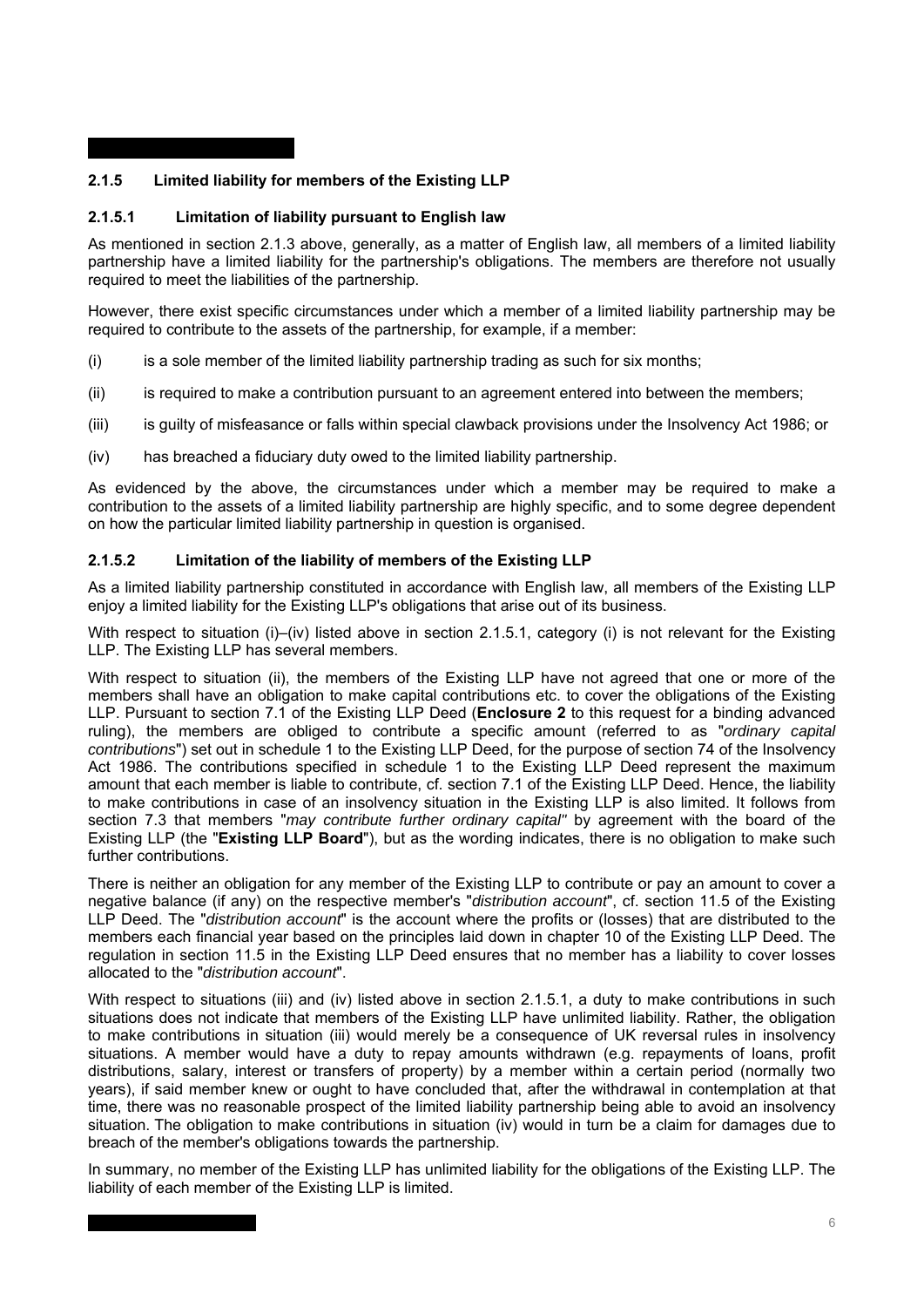# **2.1.6 The Investor's involvement in the Existing LLP**

# **2.1.6.1 Engagement in the Existing LLP from inception to date**

The Existing LLP was founded by the Investor in 2005 at which time the total staff (members of the Existing LLP and employees of the Existing LLP's service company) was eight and the assets under management approximately USD 580 million which were all managed to a single investment strategy. Since 2005 the Existing LLP has grown very substantially to become one of Europe's leading alternative investment partnerships and currently manages approximately USD 18.4 billion across both long-only and long-short equity funds. The current total staff is 67 including an investment team of 19.

As a member of the Existing LLP, the Investor has made contributions of "Ordinary Capital" (cf. chapter 7 of the Existing LLP Deed) of book value GBP 285,000 in the Existing LLP. However, the capital base of the Existing LLP consists not only of the cash contributed by its members but also of intangible assets (which are not reflected on the balance sheet), such as the skill and intellectual capital of its investment team, its name and standing in the industry and its customer relationships. The level of the actual value of the Existing LLP is better illustrated by an offer (which was refused) received from a third party in 2016 of in exchange for a 20% equity interest.

In addition to being a member of, and an investor in, the Existing LLP, the Investor has also been active in the Existing LLP's business activities. From the inception of the Existing LLP in 2005, the Investor has been a member of the Existing LLP Board and has held the positions of CEO (or co-CEO) and CIO (or co-CIO). The Existing LLP Board has, in accordance with the Existing LLP Deed, exclusive responsibility for management and control of the business and affairs of the Existing LLP. The Investor has been closely involved in the finance advisory services provided by the Existing LLP as well as in building its the value as a business. As a result, the distributions he has received from the Existing LLP from 2005 onwards, while he has been resident in the UK for tax purposes, may have exceeded what would have been an ordinary return on the capital he has invested in the Existing LLP.

Hence, for the period from 2005 to the time the Investor potentially starts the Work, at least some of the distributions he has received from the Existing LLP have been due to his personal efforts and contributions to the business of the Existing LLP.

### **2.1.6.2 Retirement from involvement in the Existing LLP upon commencing work for the New Employer**

As mentioned in section 1.2, if the Investor begins the Work, he will retire from all active involvement in the business of the Existing LLP. He will also step down from the Existing LLP Board. Hence, the Investor will not perform any financial advisory service or other activities on behalf of the Existing LLP while undertaking the Work and will simply be a passive investor in the Existing LLP (through the New LLP).

Given the strong position of the Existing LLP in the financial advisory market and its large and wellestablished investment team, the Existing LLP is well equipped to function without the Investor being involved in the management of the business. The Existing LLP has strong management capable of running its day to day business without any involvement of the Investor.

As mentioned, in order to facilitate the Investor's retirement from the Existing LLP, he is contemplating a restructuring of his interest in the Existing LLP, as further described in section 2.3 below.

## **2.2 The Foundation**

## **2.2.1 History and purpose of the Foundation**

For around seven years, the Investor has made gifts (donations) to the Foundation. The Investor established the Foundation as an English company limited by guarantee in accordance with English law on 1 February 2013. On 29 April 2013 the Foundation was registered as a charity by the Charity Commission for England and Wales (the "**Commission**") with charity number 1151815. In accordance with the requirements of English law, details of the Foundation, including annual audited financial statements, are filed with, and published by, the Commission. The Foundation is recognised as a charity for UK tax purposes.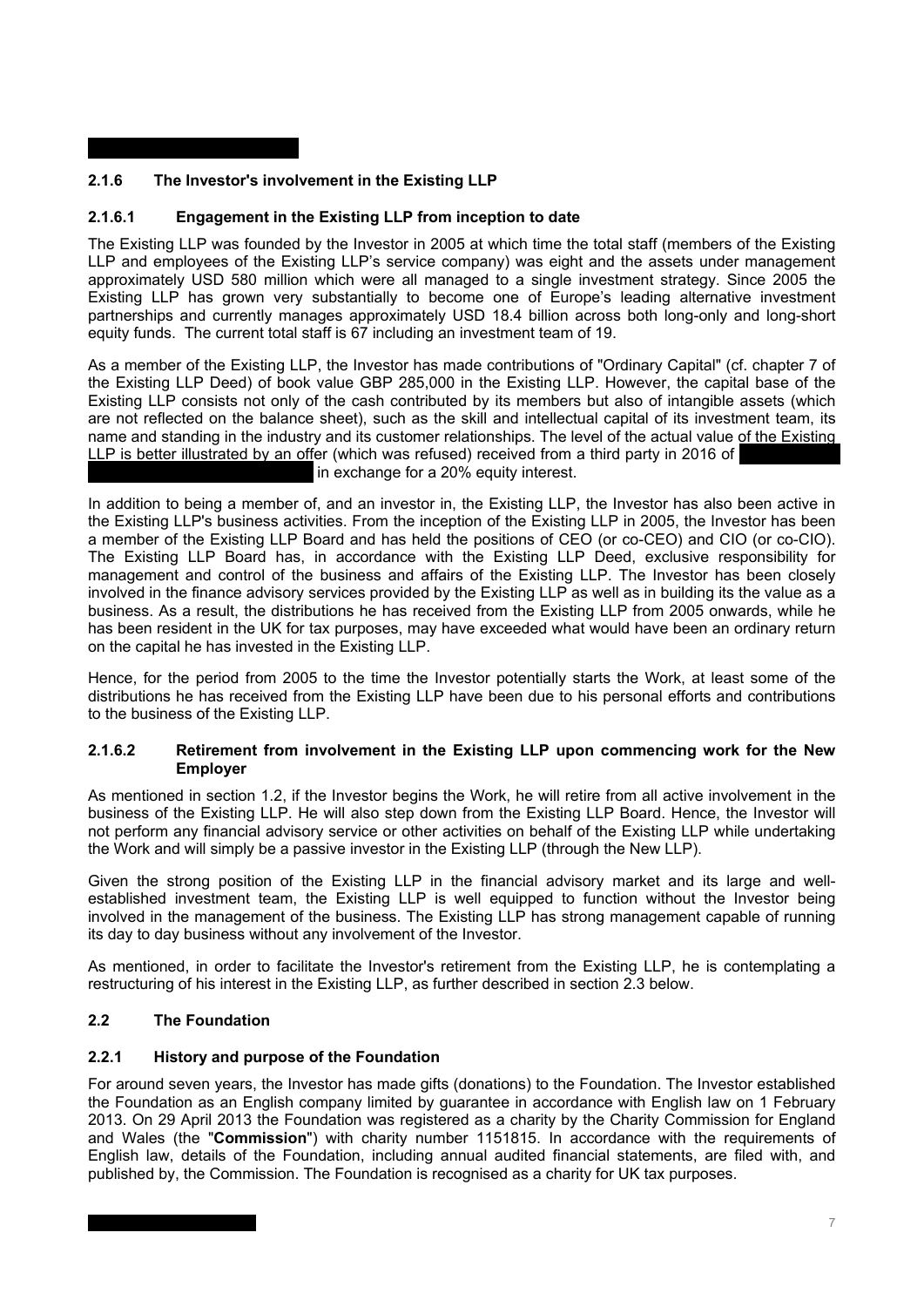The objects of the Foundation are exclusively charitable, and include the advancement of education and the advancement of the arts, culture, heritage and science. The Foundation makes regular grants to further such charitable objects. More information about the Foundation is available on its website.' In addition, the most recent annual report and accounts of the Foundation are attached to this request for a binding advance ruling.

**Enclosure 4:** the Foundation: Report and Financial Statements of 31 December 2019.

# **2.2.2 The Investor's involvement in the Foundation**

# **2.2.2.1 Trustee**

The Investor is currently one of five trustees of the Foundation. The other trustees include the Investor's wife, and the following three other members: David Woodburn (**"Mr Woodburn"**), Henrik Syse and Sally Procopis. Mr Woodburn is a member of the Existing LLP and Henrik Syse is a Director of a number of the Investment Fund entities. Sally Procopis has no connections with the Existing LLP or with the Investor. Trustee appointments are made by the members of the Foundation (currently Mr Woodburn and Ms Nicola Staples). The Trustees are required by English law to further the objects of the Foundation for the public benefit and, in relation to that requirement, are regulated by and answerable to the Commission.

None of the trustees of the Foundation receives any benefit from the Foundation and, in particular, none of the trustees is remunerated for acting as a trustee of the Foundation.

# **2.2.2.2 Funding of the Foundation**

The Foundation has been funded by the Investor, primarily by means of gifts to the Foundation out of shares in AKO Fund Limited, which he personally owned. Following those gifts, the Foundation has called from time to time for those shares to be redeemed by AKO Fund Limited for cash, and the cash received from those redemptions has been applied for the purposes of the Foundation's charitable grants.

As stated at the Foundation's website, the foundation has to date been funded with more than GBP 300 million and has approved grants of around GBP 100 million.

## **2.2.2.3 The Investor's involvement in the Foundation while working for the New Employer**

So that he can devote himself more fully to the Work for the New Employer, the Investor is considering resigning from the board of trustees of the Foundation and he will isolate himself from all decisions and information relating to the manner in which the funds of the Foundation are invested.

As part of the restructuring in order to facilitate the Investor's retirement from the Existing LLP, as further described in section 2.3 below, the Investor will not personally make gifts to the Foundation whilst carrying out the Work (and being an assumed tax resident of Norway, cf. section 1.1 above). Continued funding of the Foundation will be by way of gifts from the New LLP.

## **2.3 New holding structure**

# **2.3.1 Indirect ownership interest in the Existing LLP**

To restructure the Investor's interest in the Existing LLP the Investor is planning to establish the New LLP before starting the Work.

The Investor, and a few (probably three) other individuals, will be the only members of the New LLP. The New LLP will become a member of the Existing LLP. The Existing LLP Deed will be amended so that the New LLP takes over the Investor's profit share in the Existing LLP. The Investor himself will cease to be a member of the Existing LLP, and will consequently cease to be entitled to a share of the profits distributed by

<sup>1</sup> https://www.akofoundation.org/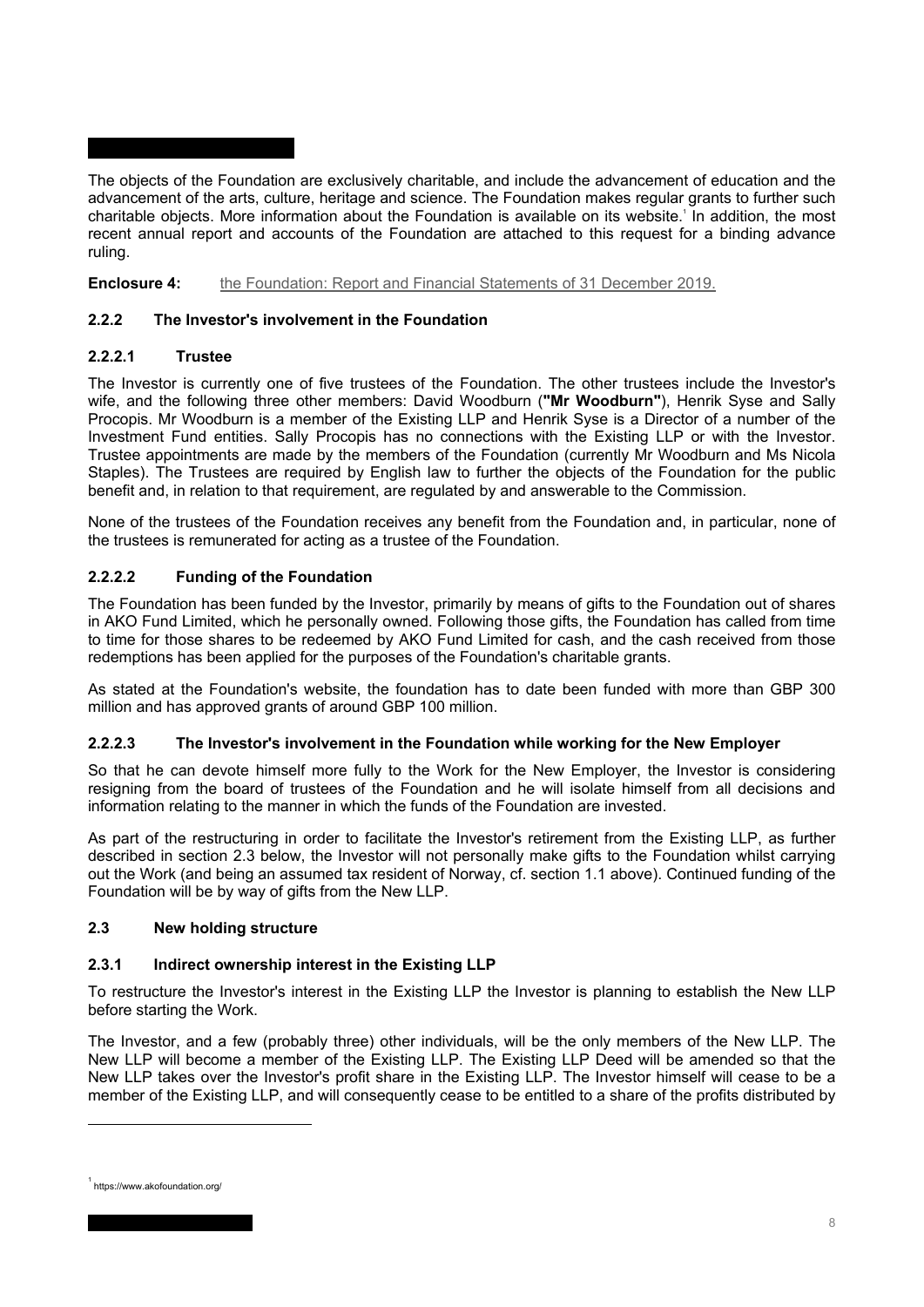the Existing LLP. His interest in the Existing LLP will be held indirectly through the New LLP. As mentioned above in section 2.1.6.2, the Investor will also retire from the Existing LLP Board.

# **2.3.2 New LLP**

# **2.3.2.1 The Investor's share of profits and voting rights**

As mentioned in section 2.3.1 above, the Investor will be one of a few individual members of the New LLP. The profit shares of the members of the New LLP and all matters relevant to the operation of the New LLP will be set out in an agreement between the members of the New LLP (the "**New LLP Partnership Deed**"). It should be assumed that the Investor's share of any profits distributed by the New LLP will be 100% or nearly 100%. It is expected that the Investor's share of the member voting rights will also be 100% or nearly 100%, unless the Investor is not permitted to have such member voting rights pursuant to UK domestic financial services regulations. The extent of which the Investor is permitted to have member voting rights in the New LLP is currently under review. For the purpose of this request for a binding advance ruling it may be assumed that a difference between the Investor's share of the profits of the New LLP and the Investor's share of the member voting rights in the New LLP (if any) will merely be a consequence of UK domestic law.

# **2.3.2.2 New LLP Board**

The New LLP Partnership Deed will establish a board (the "**New LLP Board**") which will be responsible for the management of the New LLP. The composition of the New LLP Board is not yet determined but it is intended that the Investor will not be a member of the New LLP Board and not involved in its running or management. Since the Investor's share of the member voting rights remains to be clarified (cf. section 2.3.2.1 above), it is also uncertain whether the Investor will have any power over the composition of the New LLP Board. These details are still under review and have yet to be decided.

# **2.3.2.3 Object of the New LLP**

The objects of the New LLP will be set out in the New LLP Partnership Deed. The business object of the New LLP will be to hold its interest in the Existing LLP as an investment. A further object of the New LLP will be to make gifts to the Foundation, and the New LLP Partnership Deed will include an express power to make such gifts.

# **2.3.2.4 Gifts by the New LLP to the Foundation**

All decisions to make gifts to the Foundation out of the profits of the New LLP will, under the terms of the New LLP Partnership Deed, have to be made by the New LLP Board. The consent of the members (and, in particular, the consent of the Investor) would not be required to enable to New LLP to make such gifts. It is anticipated that, in practice, the New LLP Board will exercise its powers so as to ensure that the New LLP gives away all (or substantially all) of its profits to the Foundation. However, it is likely that those profits would first be used to subscribe for shares in one of the Investment Funds, e.g. AKO Fund Limited, and that the New LLP would give those shares (rather than cash) to the Foundation, as the Investor himself has done previously, cf. section 2.2.2.2 above.

Gifts by the New LLP to the Foundation will only be made insofar as such donations are permitted under English law. For the purpose of this request for a binding advance ruling, it may therefore be assumed that gifts by the New LLP to the Foundation will be in accordance with English law.

Under UK tax legislation, certain gifts to charities give rise to income tax relief for the donor. The shares of AKO Fund Limited have been accepted as qualifying for such an income tax relief. Therefore, because the New LLP will be regarded as transparent for UK tax purposes, and acts of the New LLP will for UK tax purposes be deemed (broadly) to be the acts of the members, gifts of such shares by the New LLP will have the potential to enable members of the New LLP to obtain relief from UK income tax.

## **2.3.2.5 Distributions from New LLP to its members**

Any distributions by the New LLP to its members will have to be resolved upon by the New LLP Board. Hence, in the absence of an express resolution by the New LLP Board to make a distribution to members, the Investor will not receive or be entitled to any part of the profits of the New LLP.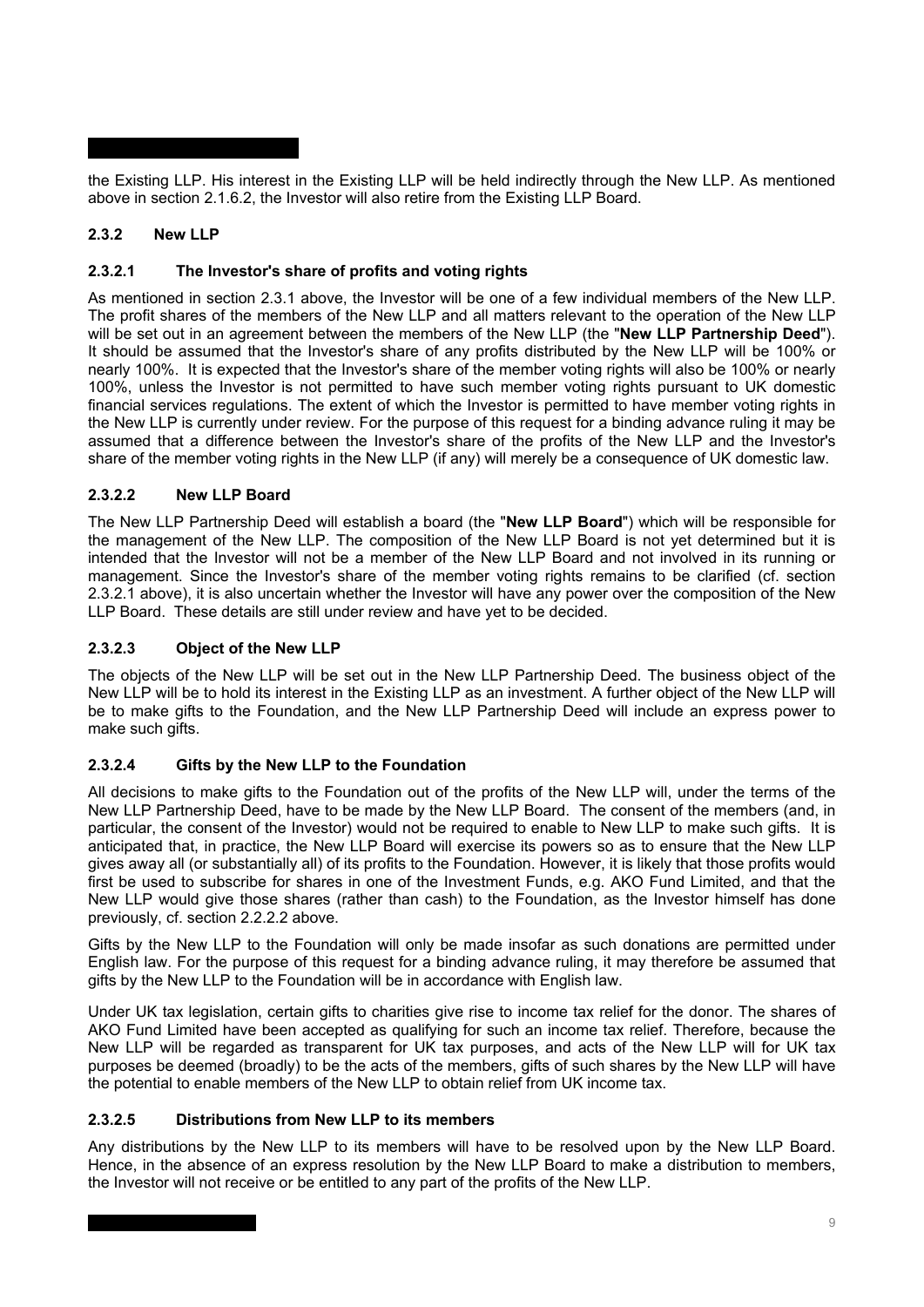# **2.3.2.6 Legal characteristics of the New LLP**

**1.** Separate legal personality of the New LLP

The New LLP will be established as a limited liability partnership in accordance with English law. As a matter of English law, the New LLP will thus have the same general characteristics as the Existing LLP (described above in section **Error! Reference source not found.**) above. In particular, the New LLP will have separate legal personality.

## **2.** UK tax status of the New LLP

As set out in section 2.1.4, although a UK limited liability partnership is treated for the general purposes of English law as a legal entity separate from its members, for UK tax purposes it is treated by specific UK tax legislation as transparent, so that its members (and not the partnership entity itself) are taxed on (broadly speaking) their respective shares of the income or gains arising to the partnership entity. Therefore, the members of the New LLP (and not the New LLP itself) will be within the scope of UK tax on (broadly speaking) their respective shares of the income or gains arising to the New LLP.

**3.** Limited liability of members of the New LLP

As described in section 2.1.5.1 above, all members of a limited liability partnership generally have limited liability for the partnership's obligation as a matter of English law. That will also be the case for the New LLP. Just as in the case of the Existing LLP, no general obligation of any member of the New LLP to make contributions to cover the total obligations of the New LLP will be agreed between the members of the New LLP. With respect to the other situations where a member of a limited liability partnership may be required to make a contribution to the assets of the New LLP, please refer to section 2.1.5.2 above. The same considerations as set out in that section will apply in the case of the New LLP.

In summary, no member of the New LLP will have unlimited liability for the obligations of the New LLP. The liability of each member of the New LLP will be limited.

## **3. Question 1: Classification of the New LLP for Norwegian tax purposes**

## **3.1 The issue and the question**

After the establishment of the New LLP, the Investor will have an indirect ownership interest in the Existing LLP, and a direct ownership interest in the New LLP. If the New LLP is classified as a tax *transparent* entity (similar to "*deltakerlignede selskaper*" established in Norway) for Norwegian tax purposes, the Investor will be liable to pay tax on his share of the profits of the New LLP (which in turn will comprise of distributions from the Existing LLP) pursuant to NTA chapter 10-40, irrespective of whether or not he receives any distributions from the New LLP.

If, on the other hand, the New LLP is classified as an *opaque* entity (i.e. a separate tax subject) for Norwegian tax purposes, the Investor will only be liable to pay tax to the extent he receives distributions from the New LLP, pursuant to NTA chapter 10-10.

The question for which the Investor requests a binding advance ruling, and which will be examined in this section 3, is whether the New LLP will be classified as a tax transparent or an opaque entity for Norwegian tax purposes.

## **3.2 Classification shall be based on Norwegian law**

The Supreme Court stated in case Rt. 2012 page 1380 *Statoil Holding* that the comparison of a non-Norwegian entity with Norwegian entities that qualify as separate tax subjects (i.e. opaque entities) has to be based on a classification of the non-Norwegian entity pursuant to Norwegian law.2 The Supreme Court case concerned a question of whether a non-Norwegian entity was "*equivalent*" (in Norwegian: "*tilsvarende*") to a qualifying subject under the Norwegian participation exemption method, so that the ownership interest in the

<sup>2</sup> Rt. 2012 page 1380 *Statoil Holding*, paragraph 48.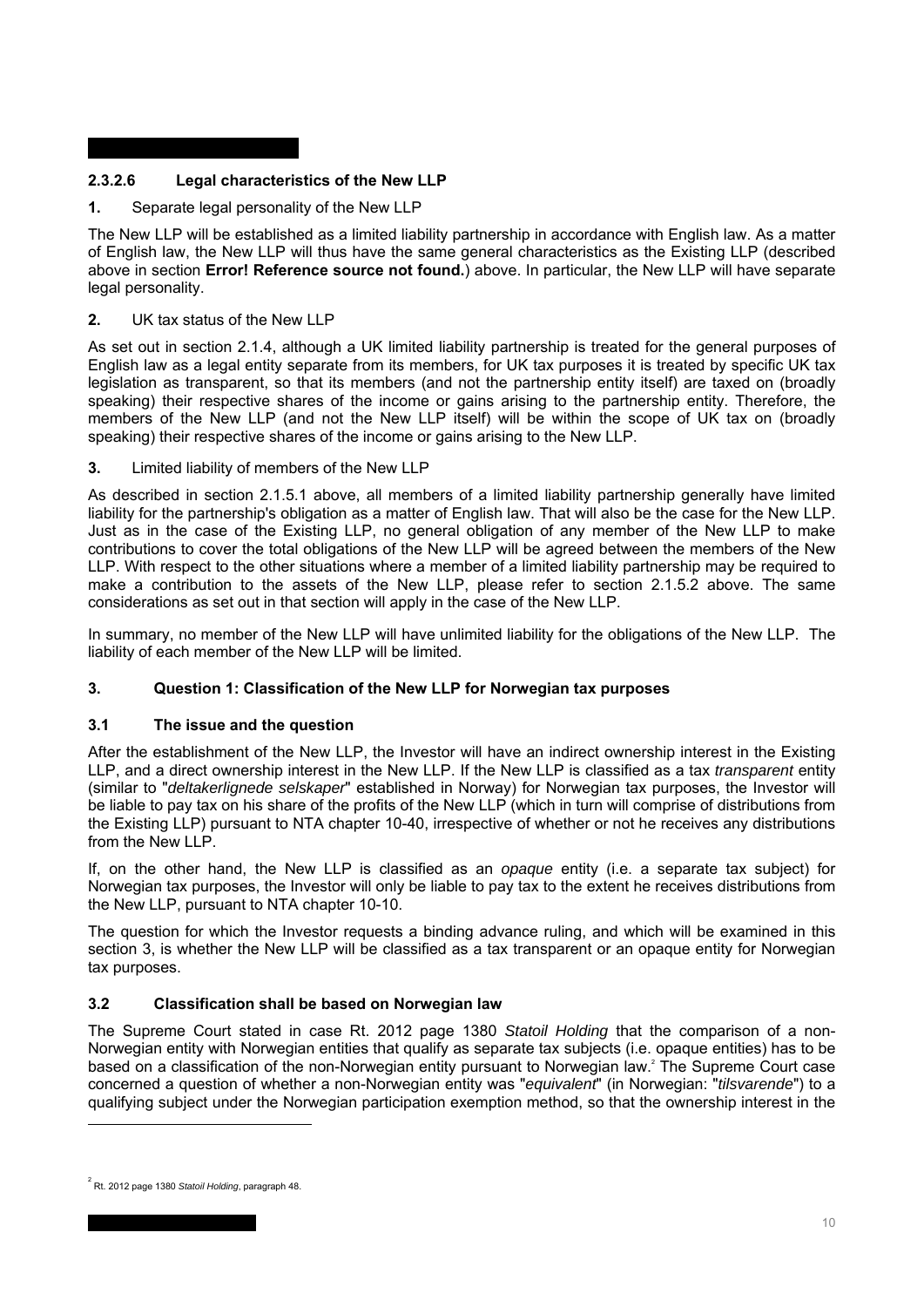non-Norwegian entity was a qualifying object, cf. NTA section 2-38(2) litra a. The company in question was established in Germany as a limited partnership pursuant to German company law. Norwegian limited partnerships (Norwegian: "*kommandittselskaper*") are not separate tax subjects under Norwegian law, and are therefore not qualifying subjects under the Norwegian participation exemption method, cf. the exhaustive list of qualifying subjects in NTA section 2-38(1). However, the limited partnership was deemed "equivalent" to a Norwegian "*aksjeselskap*" (similar to a UK limited liability company), which is a qualifying subject. The ownership interest in the German entity therefore fell under the Norwegian participation exemption method, cf. NTA section 2-38(2) litra a.

The Investor is not requesting a binding advanced ruling on whether or not his ownership interest in the New LLP will be a qualifying object under the Norwegian participation exemption method. Hence, this case does not involve a question of whether the New LLP would itself be a qualifying subject under the participation exemption, cf. NTA section 2-38(1) litra a had it been resident in Norway, meaning that the Investor's ownership interest would be a qualifying objet, cf. NTA section 2-38(2) litra a. However, as in the aforementioned case, there is a question of how to classify a non-Norwegian entity for Norwegian tax purposes. And the approach taken by the Supreme Court in its practice has equal bearing for the classification in this case. The classification of the New LLP as a transparent or opaque entity for Norwegian tax purposes must therefore be based on Norwegian law.

It follows from this approach that the New LLP's tax status in the UK is not decisive for the classification of the New LLP for Norwegian tax purposes. That the tax status of an non-Norwegian entity in its country of residence is not decisive for the classification for Norwegian tax purposes, was explicitly stated by the Supreme Court in Rt. 2012 page 1380 *Statoil Holding* (paragraph 50):

The respondent has argued that NHD is considered a transparent entity under German law, and that this must have significance for the equivalent-assessment. **I can neither see that such a view is compatible with the classification being done after Norwegian law**. 3 (**Bold** added)

The Supreme Court also referred to the European Court's decision in case C-303/07 *Aberdeen*, where it was decided that it was not consistent with EU law to treat a foreign entity differently from an equivalent resident entity based on the foreign entity's tax status in its country of residence.<sup>4</sup> As mentioned in section 2 above, although treated as a separate legal entity from its members, for UK tax purposes, the New LLP will be treated under specific UK tax legislation as transparent for UK tax purposes. However, this treatment for UK tax purposes is not relevant to the classification of the New LLP for Norwegian tax purposes. The classification must be based on Norwegian law only. This does not mean that UK law is not relevant. As stated in Rt. 2012 page 1380 *Statoil Holding*, the assessment will be based on the roles that owners etc. have in relation to the non-Norwegian entity pursuant to the company law in the non-Norwegian entity's country of residence:

(…) The classification must be based on the different parties' participation in the management of the company, the liability for the company's obligations and share in profits and losses, and this clarification of the parties' relations must be based on German law.<sup>5,6</sup>

### **3.3 Norwegian domestic law: limitation of liability the key criteria for determining whether an entity is a transparent entity or an opaque entity for Norwegian tax purposes**

### **3.3.1 NTA section 10-40, cf. NTA section 2-2(2): positive definition of entities that are** *not* **tax subjects under Norwegian domestic law**

The NTA section 10-40(1) defines the scope of taxation of participants in tax transparent entities. The provision has the following wording:

<sup>&</sup>lt;sup>3</sup> In Norwegian: "Ankemotparten har anført at NHD anses som et transparent selskap etter tysk rett, og at dette må ha betydning for tilsvarende-vurderingen. Jeg kan heller ikke se at *et slikt syn er forenlig med at klassifiseringen skal skje etter norsk rett.*"

<sup>4</sup> Rt. 2012 page 1380 *Statoil Holding*, paragraph 52.

<sup>5</sup> Rt. 2012 page 1380 *Statoil Holding*, paragraph 48.

<sup>。&</sup>lt;br>In Norwegian: "(...) Klassifiseringen må bygges på de ulike involverte parters deltakelse i ledelsen av selskapet, ansvaret for selskapets forpliktelser og deltakelse i overskudd og<br>underskudd, og denne avklaringen av pa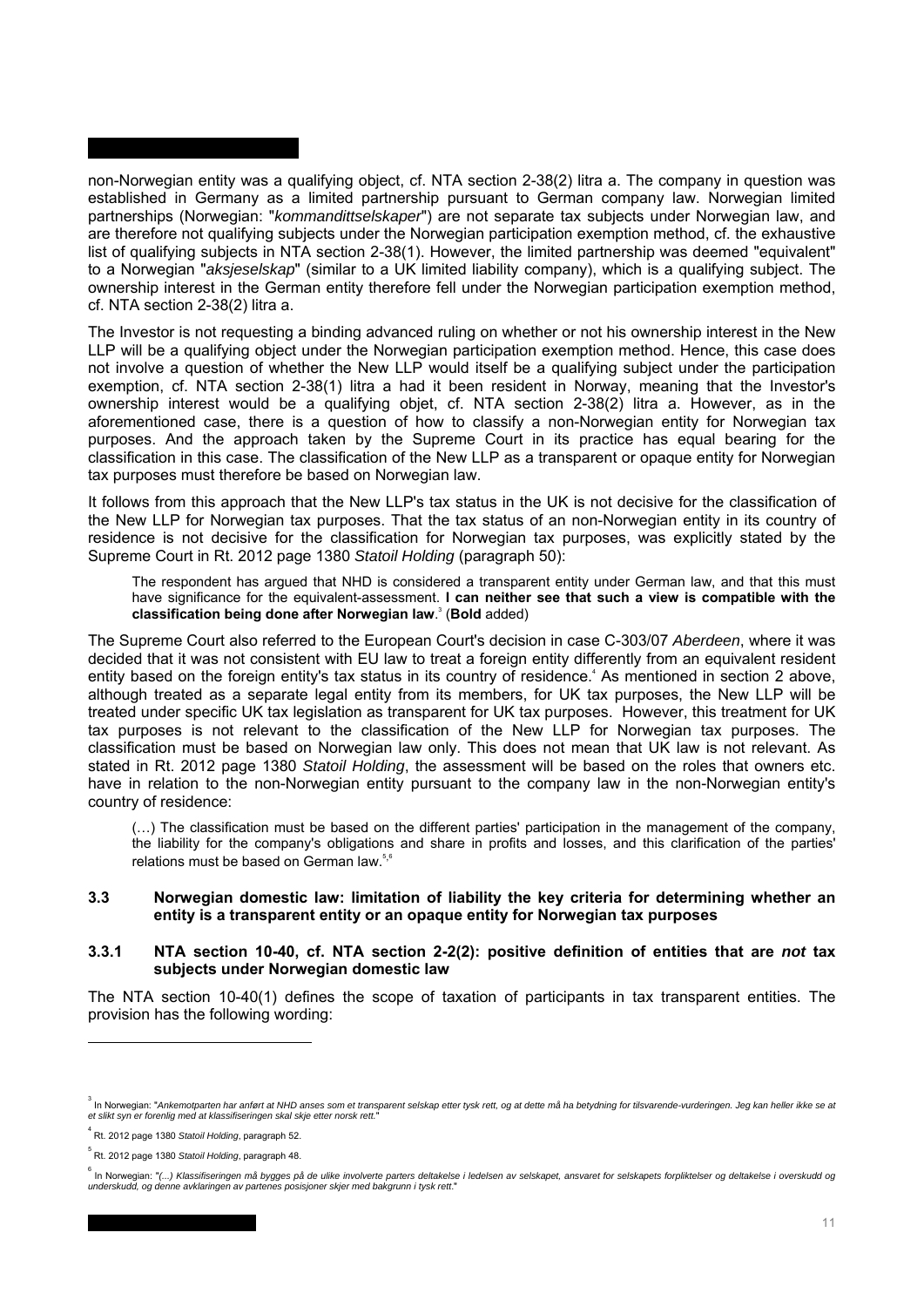The provisions in Sections 10–41 to 10–48 shall apply to partners of general partnerships, limited partnerships, silent partnerships, shipping partnership, as well as to silent partners.<sup>7</sup>

As stated in the commentaries to the provision,<sup>8</sup> the listing of entities where partners are subject to taxation of its share of profits (and losses), is a reference to NTA section 2-2(2). NTA section 2-2(2) exhaustively lists the entities that are not separate tax subjects (i.e. entities that are transparent) under Norwegian domestic law. The provision lists a number of entities established under Norwegian company law in its litra a–d. The New LLP will not be established pursuant to Norwegian company law, and will thus not constitute any such listed entity. However, NTA section 2(2) litra e has a more general definition of entities which will also not be considered tax subjects:

other partnerships falling within the scope of Section 1-1, Sub-section 1, of the Partnerships Act.

Section 1-1(1) of the Partnerships Act is not limited to companies established in accordance with Norwegian company law. Therefore, if the New LLP falls within the definition of partnerships in section 1-1(1) of the Partnerships Act, it shall be considered tax transparent for Norwegian tax purposes. Section 1-1(1) of the Partnerships Act has the following wording:

This Act is applicable to a commercial business which is conducted for the joint account and risk of two or more partners, of whom **at least one has unlimited personal liability for the total obligations of the business**. The Act applies also where **two or more partners have unlimited liability for parts of the obligations when these parts altogether constitute the total obligations of the business**. <sup>10</sup> (**Bold** added)

It follows from the wording of the provision that the key criterion for an entity to be considered as a partnership under the Partnerships Act is that at least one partner has "*unlimited personal liability*" for the total obligations of the partnership. Therefore, whether the New LLP will be classified as a tax transparent entity for Norwegian tax purposes depends on whether or not at least one of the members of the New LLP will have "unlimited personal liability" for the obligations of the business of the New LLP.

### **3.3.2 NTA section 2-2(1): positive definition of entities that** *are* **separate tax subjects under Norwegian domestic law (if resident in Norway)**

That limitation of liability is the key criterion for determining whether or not the New LLP will be classified as tax transparent or opaque for Norwegian tax purposes is further substantiated by NTA section 2-2(1), which defines entities that *are* subject to Norwegian tax, provided that they are resident in Norway. The definition includes specific entities established in accordance with Norwegian law, all of which are entities with limited liability, such as e.g. "*aksjeselskap"* og "*allmennaksjeselskap*" (similar to English private limited liability companies and public limited liability companies respectively). Section 2-2(1) litra e also includes a general definition of separate tax subjects (if resident in Norway) that applies to entities established in accordance with non-Norwegian company law:

companies or associations, the net wealth of which anyone holds any ownership stake in, or the income of which anyone receives any portion of, **provided that liability for the debts of such company or association is limited to the capital of said company or association**. <sup>11</sup> (**Bold** added)

It follows from the wording of the provision that the key criterion for an entity to be a tax subject (if resident in Norway for tax purposes) is that the obligations of the entity are limited to its capital, i.e. that no shareholder or partner or member has an unlimited liability for the obligations of the business of the entity.

<sup>&</sup>lt;sup>7</sup> In Norwegian: "Bestemmelsene i §§ 10-41 til 10-48 gjelder for deltakere i ansvarlig selskap, kommandittselskap, indre selskap, partrederi og for stille deltakere."

<sup>8</sup> *Norsk Lovkommentar*, note 911 to section 10-41(1).

<sup>9</sup> In Norwegian: "*andre selskaper som omfattes av selskapsloven § 1-1 første ledd.*"

<sup>10</sup> In Norwegian: "*Loven gjelder når en økonomisk virksomhet utøves for to eller flere deltakeres felles regning og risiko, og minst en av deltakerne har et ubegrenset, personlig*  ansvar for virksomhetens samlete forpliktelser. Loven gjelder også hvor to eller flere deltakere har et ubegrenset ansvar for deler av forpliktelsene når disse deler til sammen utgjør *virksomhetens samlete forpliktelser*."

<sup>&</sup>lt;sup>11</sup> In Norwegian: "selskap eller sammenslutning som noen eier formuesandeler i eller mottar inntektsandeler fra, når ansvaret for selskapets eller sammenslutningens forpliktelser er *begrenset til selskapets eller sammenslutningens kapital*."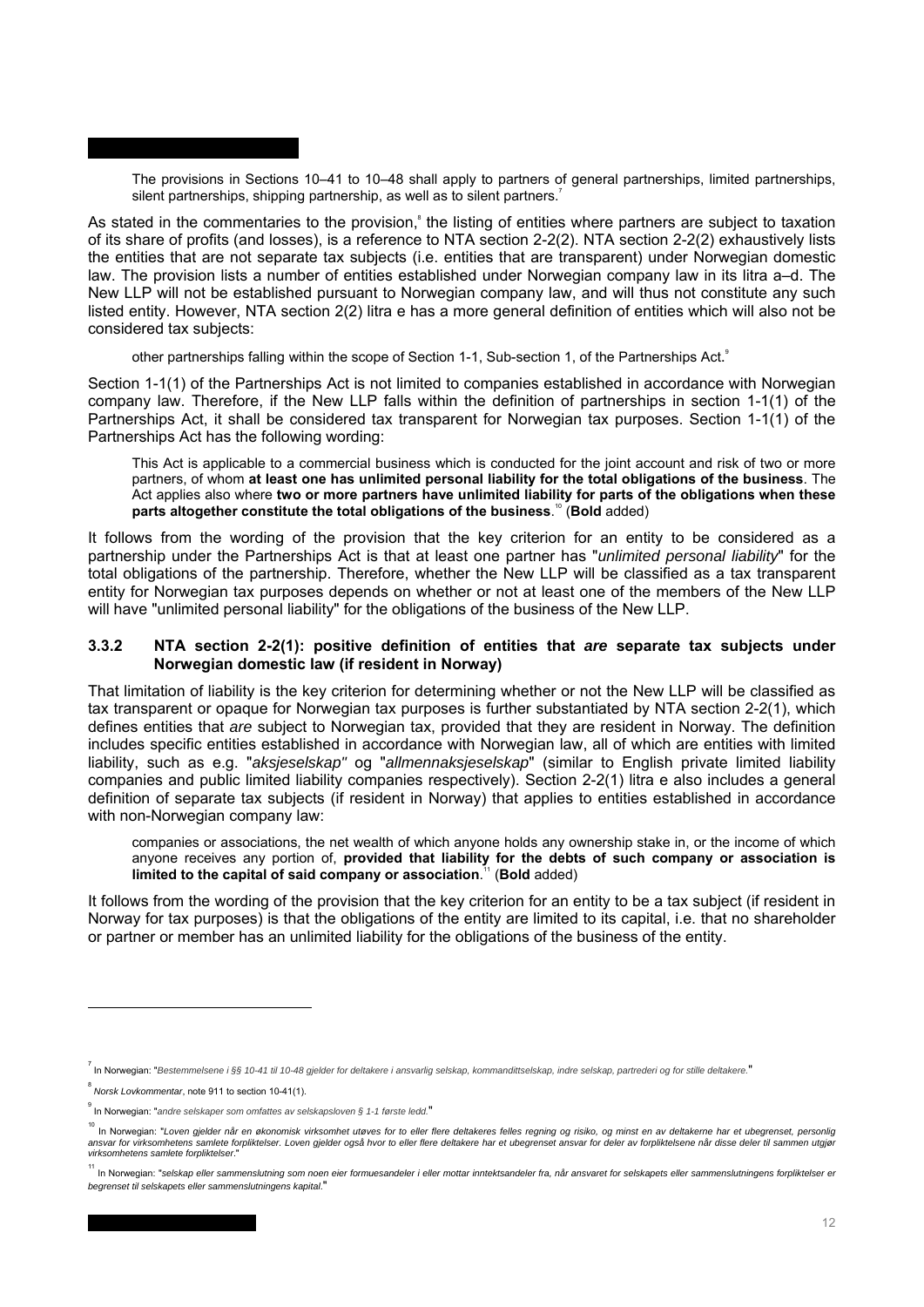# **3.3.3 All members of the New LLP will have limited liability**

As mentioned above in section 2.1.5.1, the general rule is that all members of a UK limited liability partnership have limited liability. Hence, all members of the New LLP will as a general rule have limited liability by virtue of the New LLP being established in accordance with English law.

Further, and as described in section 2.3.2.6(3) above, no general obligation of any member to make contributions to the assets of the New LLP to cover the total obligations of the New LLP will be included in the New LLP Partnership Deed or any other agreement between the members of the New LLP. With respect to the other situations where a member of a limited liability partnership may be obliged to make a contribution to the partnership, please refer to section 2.1.5.2 above.

In summary, no member of the New LLP will have unlimited liability for the total obligations of the New LLP. The liability of each member of the New LLP will be limited.

## **3.3.4 Conclusion**

The New LLP will be an opaque entity for Norwegian tax purposes. The Investor will therefore not be taxed on his share of the profits (and losses) of the New LLP in accordance with NTA chapter 10-40. Rather, the Investor will be taxed in Norway only if (and to the extent that) he receives distributions from the New LLP.

## **4. Question 2: Distribution of profits from the New LLP to the Investor**

## **4.1 The issue and the question**

After the establishment of the New LLP, the Investor will have a direct ownership interest in this entity. Presuming that the New LLP is an opaque entity (cf. section 3 above), the Investor will only be liable to pay tax insofar as he receives distributions from the New LLP, pursuant to NTA chapter 10-10.

That raises the question of what event that will constitute a taxable "*distribution*" to the Investor. If the Investor is considered to receive taxable distributions when the New LLP receives distributions from r, notwithstanding any subsequent active decision from the New LLP to allocate funds to the Investor, the tax situation for the Investor is not much different compared to a situation where the Investor would be taxed for his share of the profits and losses of the New LLP pursuant to NTA chapter 10-40. The situation would however be different if a tax liability for the Investor only arises upon an active decision by the New LLP to distribute profits.

The question for which the Investor requests a binding advance ruling, and which will be examined in this section 4, is what event will trigger a tax liability for the Investor on distributions from the New LLP.

### **4.2 The Investor shall only be considered to have received taxable dividends from the New LLP when the New LLP Board has passed a resolution to distribute**

### **4.2.1 UK law: The Investor is not entitled to profits of the New LLP in absence of New LLP Board resolution**

As described in section 2.3.2.5, distributions from the New LLP to its members are subject to a resolution to make such distributions by the New LLP Board. From a UK law perspective, the board resolution will be the "distribution event", i.e. the Investor is not considered to have received any part of the profits of the New LLP before the New LLP Board has actually resolved to make a distribution.

### **4.2.2 NTA section 14-2(1) second sentence: tax obligation arises once the Investor is "***unconditionally entitled***" to a benefit**

The same event will also be decisive from a Norwegian tax perspective. The time at which distributions shall be taxed at the hands of a personal owner is governed by NTA section 14-2(1) second sentence, which has the following wording: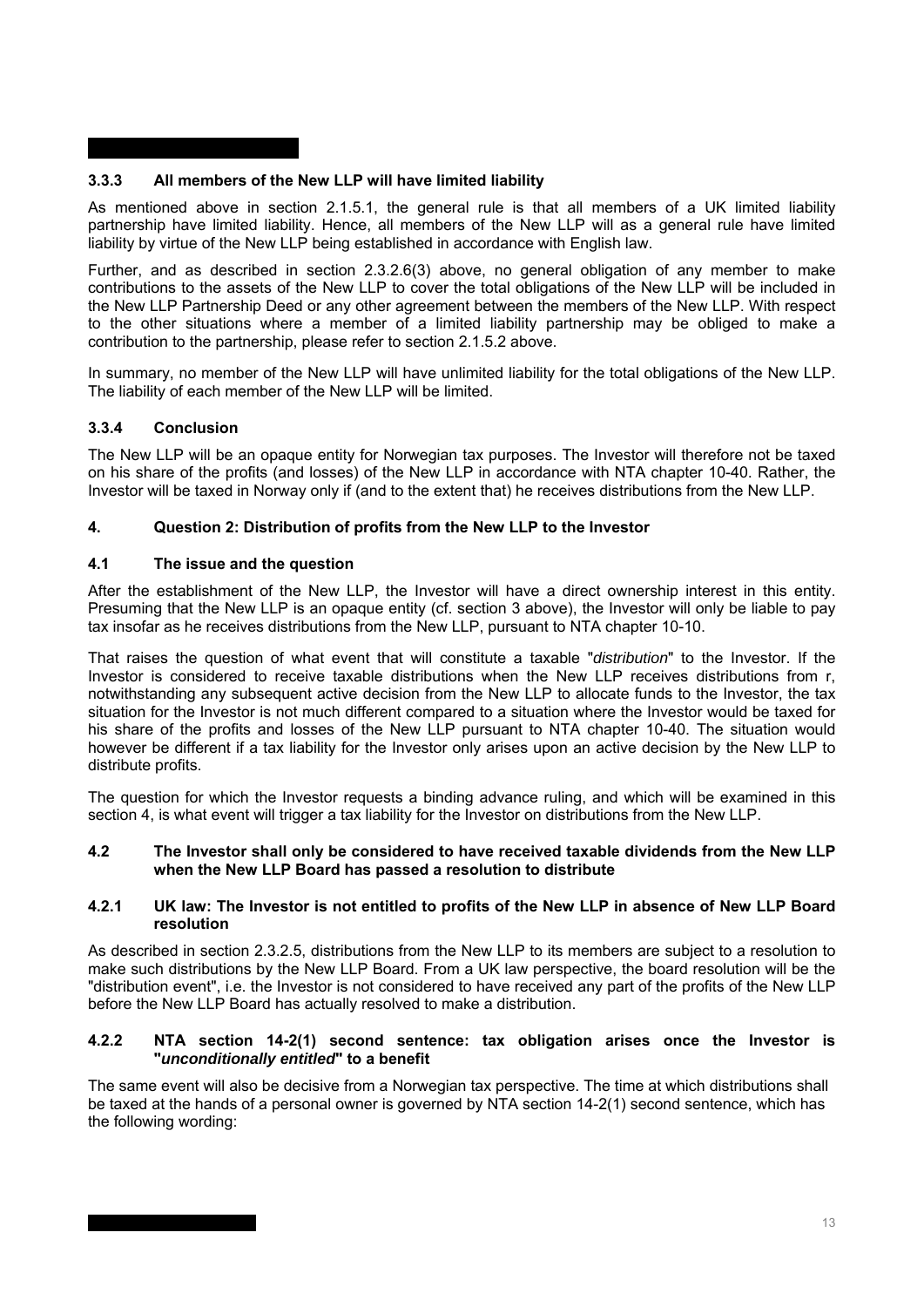Any benefits accrued by transfer from others shall be recognised as income upon the taxpayer becoming **unconditionally entitled** to such benefit.<sup>12</sup> (Bold added)

It follows from the wording that a distribution shall not be taxed in the hands of the shareholder before the shareholder is "*unconditionally entitled*" to said distribution. With respect to the Investor, he will not become entitled to any part of the profits of the New LLP before the New LLP Board resolves to make a distribution to its members. Therefore, the Investor will only become "*unconditionally entitled*" to a distribution once the New LLP Board has passed the resolution. This is similar to the situation where a shareholder receives dividends from a Norwegian limited liability company, where the general meeting's resolution to distribute dividends is generally the event that triggers the shareholders' tax obligation. $^{13}$ 

### **4.2.3 Conclusion**

The Investor shall not be subject to tax on distributions from the New LLP until the New LLP Board has passed a resolution to make a distribution to the Investor (and other members).

### **5. Question 3: Gifts from the New LLP to the Foundation**

### **5.1 The issue and the question**

As mentioned in section 2.3.2.4 above, it is anticipated that the New LLP Board would exercise its powers so that the New LLP gives away all or substantially all of its profits to the Foundation (either directly by cash transfer or by first subscribing for shares in one of the Investment Funds and giving those shares to the Foundation).

Gifts from a company are not taxable at the hands of the owners of the company under Norwegian domestic tax law. Gifts from the New LLP are therefore not taxable at the hands of the Investor. By contrast, only distributions from the New LLP to the Investor will be taxable income for the Investor pursuant to NTA section 5-1, cf. NTA section 10-11(1).

The question for which the Investor requests a binding advance ruling, and which will be examined in this section 145, is whether or not gifts made from the New LLP to the Foundation shall be deemed as distributions of taxable dividends from the New LLP to the Investor pursuant to NTA section 5-1 and NTA section 10-11(1).

### **5.2 Gifts from the New LLP to the Foundation shall not be classified as dividend distributions to the Investor**

### **5.2.1 The gifts will not be "***dividends***" pursuant to NTA section 10-11(2)**

Dividends are, for the purpose of the NTA, defined in NTA section 10-11(2), which has the following wording:

Any distribution implying a gratuitous transfer of values from a company **to a shareholder** shall be classified as dividends. (…) Gratuitous transfer to the **shareholder's spouse or to persons to whom the shareholder is related by blood or marriage, in an ascending or descending line or in the horizontal line as far as aunts and uncles, shall also be classified as dividends to the relevant shareholder.**<sup>14</sup> (**Bold** added)

Pursuant to the wording of the provision, only distributions made to a shareholder or certain specifically listed related persons of said shareholder shall be considered as dividends. The list of individuals that are

<sup>12</sup> In Norwegian: "*Fordeler som innvinnes ved overføring fra andre, tas til inntekt når skattyteren får en ubetinget rett til ytelsen.*"

<sup>13</sup> See Zimmer, "*Bedrift, selskap og skatt*, 6 edition (2014), page 300.

<sup>&</sup>lt;sup>14</sup> In Norwegian: "Som utbytte regnes enhver utdeling som innebærer en vederlagsfri overføring av verdier fra selskap til aksjonær (...) Som utbytte til vedkommende aksjonær regnes også vederlagsfri overføring til aksjonærens ektefelle eller til personer som aksjonæren er i slekt eller svogerskap med i opp- eller nedstigende linje eller i sidelinjen så nær<br>som onkel eller tante."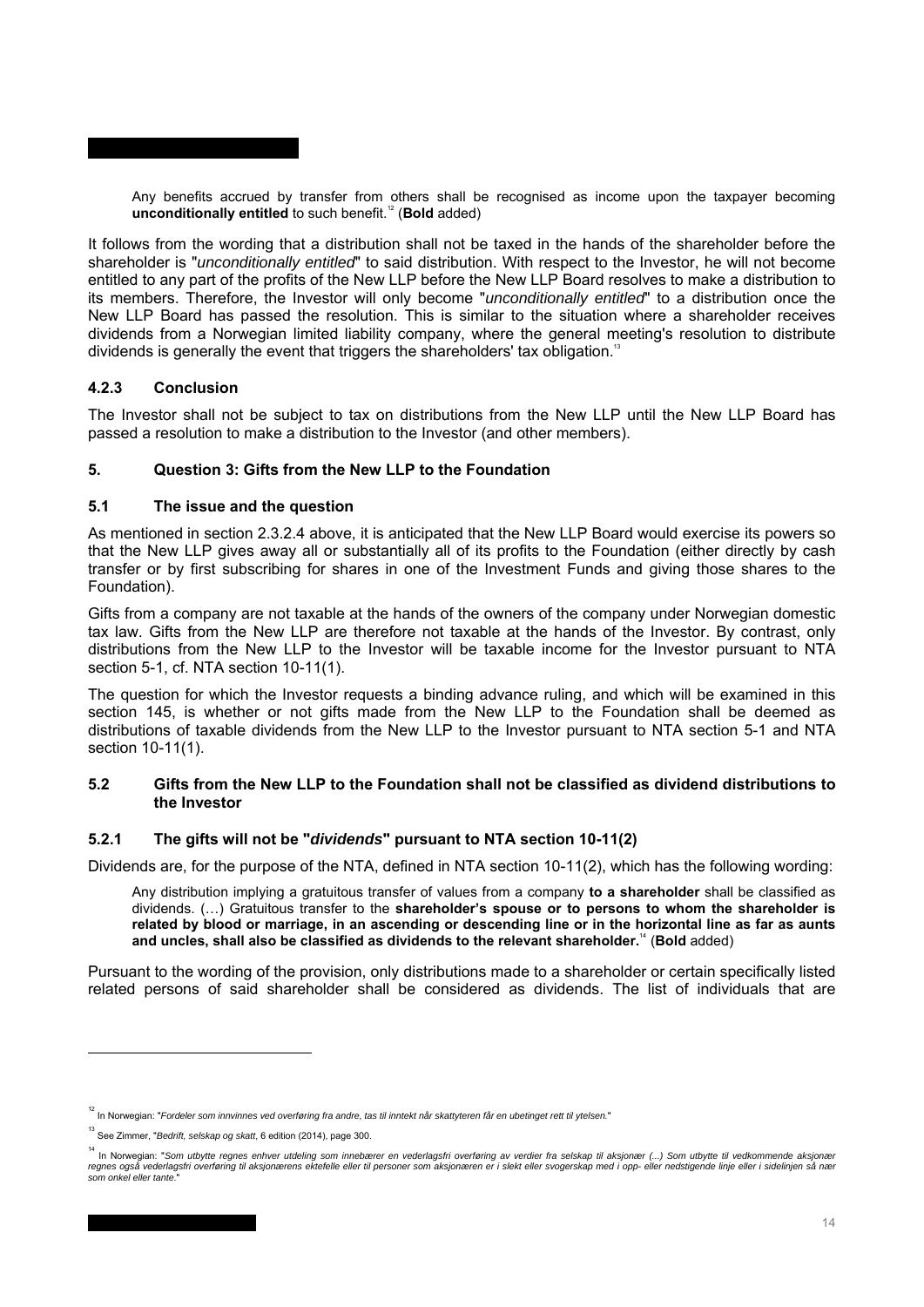identified with the shareholder is exhaustive. This has been established by the Supreme Court,<sup>15</sup> in legal literature,<sup>16</sup> and has been accepted in administrative practice.<sup>17</sup>

A gift from the New LLP to the Foundation will not constitute a gratuitous transfer of value from the New LLP to the Investor, or to any person to whom the Investor is related by blood or marriage. In the absence of an express resolution by the New LLP Board to make a distribution to its members, the Investor is not entitled to any of the New LLP's profits. A gift from the New LLP to the Foundation requires a resolution by the New LLP Board, but such a resolution will not entitle the Investor to any part of the gift values.

It follows that gifts from the New LLP to the Foundation cannot be considered as dividends pursuant to NTA section 10-11(2).

### **5.2.2 NTA section 13-2 is not applicable**

### **5.2.2.1 The issue**

Although gifts from the New LLP to the Foundation will not be classified as dividends to the New LLP's members pursuant to NTA section 10-11(2), such gifts may in principle be recharacterised as dividends based on the general anti-avoidance rule in NTA section 13-2, if the conditions of the provision are fulfilled.

That gifts from a company to a charity may in principle be recharacterised as taxable dividends at the hands of the personal shareholder, has been assumed in legal literature<sup>18</sup> and in administrative practice<sup>19</sup> in relation to the former non-statutory general anti avoidance rule, of which NTA section 13-2 to a large extent is a codification. Since there are no apparent rationale for why the situation should be different after the entry into force of the general anti avoidance rule in NTA section 13-2, we assume gifts may in principle be recharacterised pursuant to said provision.

# **5.2.2.2 NTA Section 13-2(2): wording**

It follows from NTA section 13-2(1), cf. NTA section 13-2(4)–(7) that taxation of a recharacterised disposition or dispositions may be done in case of "*avoidance*". The NTA section 13-2(2) establishes two cumulative conditions in order for there to be an "avoidance" within the meaning of the provision:

An avoidance exists if one or more dispositions in connections have been carried out that

- a) suggests that the main principle was to obtain a tax benefit, and
- b) cannot be given fiscal effect based on after an overall assessment, cf. third paragraph. $^{20}$

The general structure of NTA section 13-2 is the same as the previous non-statutory general anti avoidance rule, albeit there are certain differences in the content of the two cumulative conditions in NTA section 13-2, compared to the previous non-statutory general anti avoidance rule.

### **5.2.2.3 Threshold: Statement by the Ministry of Finance**

As a general rule, the taxpayer's choice of transactions, dispositions etc. that are in line with private law shall be accepted for tax purposes. There is a high threshold for recharacterising a private law disposition (e.g. a gift in this case) for tax purposes. The Ministry of Finance (the "**Ministry**") has emphasised this in a

<sup>15</sup> Rt. 1878 page 1184 *Sømme* 

<sup>&</sup>lt;sup>16</sup> See e.g. Zimmer, *Bedrift, Selskap og Skatt* , 7 edition (2019) page 295.

 $17$  See e.g. BFU 06/09.

<sup>&</sup>lt;sup>18</sup> See e.g. Zimmer, *Bedrift, Selskap og Skatt* , 7 edition (2019) page 296.

<sup>19</sup> See e.g. BFU 27/09.

<sup>20</sup> In Norwegian: "*En omgåelse foreligger når det er foretatt en disposisjon eller flere sammenhengende disposisjoner som a) tilsier at hovedformålet var å oppnå en skattefordel, og b) etter en totalvurdering ikke kan legges til grunn for beskatningen, jf. tredje ledd.*"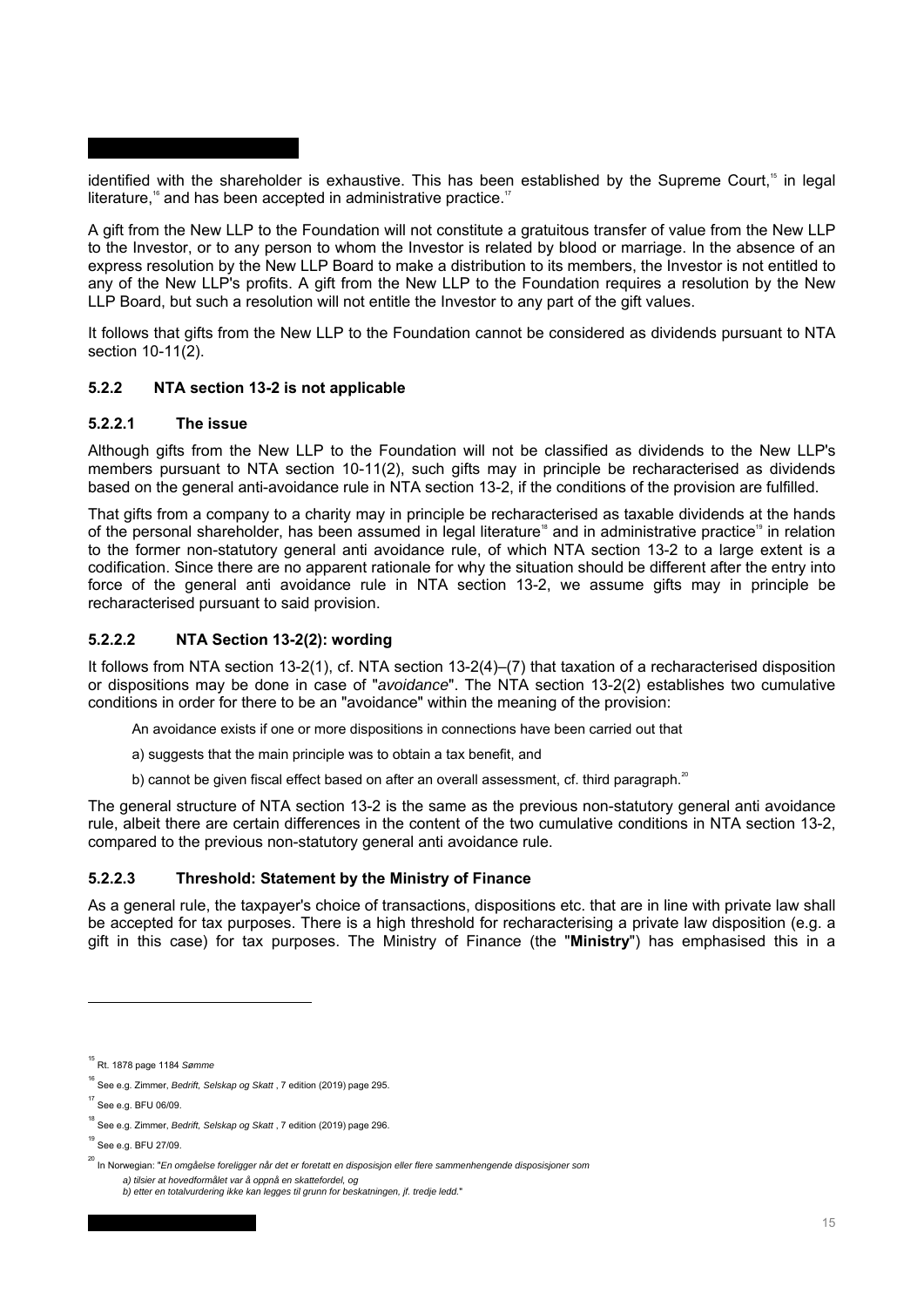statement made in relation to a gift from a limited liability company to charitable purposes (building of a swimming bath): $21$ 

In certain cases it may be difficult the see the genuine company interest of a company gift to ideal purposes, so that it is natural to assume that it is the shareholders' more personal interests that is the rationale for the company's decision to make the gift. If the shareholders have sufficient influence in the company to make sure that the making of the gift can be resolved in the relevant corporate body, it may out of more general avoidance considerations in exceptional cases be imagined cases where the distribution must be considered as dividends to these shareholders. Such recharacterisation will first and foremost be relevant for certain gifts of irregular size in relation to the company (…) Hence, in principle it is possible to imagine dividend taxation by way of recharacterisation where large gifts to charity may be assumed to be due to the shareholders' more personal interests than to promote the company's reputation etc. Such taxation will however be demanding and difficult to enforce, especially if the aim is an administrative practice that is strict and as consequent as possible. It may also appear unreasonable to be taxed for reasonable gifts for the public benefit. I will therefore consider it **appropriate not to seek to achieve such a strict practice. Recharacterisation in this field should, in my opinion, be limited to atypical cases where the shareholders uses their authority to carry out resolutions in the corporate bodies of the company in an disloyal way to favour its own gift purposes, instead of resolving**  to make the gift based on the company's interests. (...)<sup>22</sup> (Bold added)

It follows from the above that the Ministry has taken the position that gifts from a company to ideal purposes shall, as the clear point of departure, be accepted for tax purposes. Recharacterisation will only be an option if the owners of a company use their influence to force through resolutions to make gifts to favour their own personal gift purposes, at the expense of the company purpose. The Ministry's statement directly concerned recharacterisation of gifts from companies to ideal purposes pursuant to the previous non-statutory antiavoidance rule. However, the statement should have equal bearing in relation to recharacterisation pursuant to NTA section 13-2, as the rationale for the Ministry's position in relation to recharacterisation of gifts to dividends is not affected by the legal basis for the recharacterisation. We have also not identified any statements in the preparatory works to NTA section 13-2 that would suggest that there should be a lower threshold for recharacterising gifts to dividends under NTA section 13-2 than under the previous nonstatutory general anti-avoidance rule.

The Ministry's statement suggests that gifts from the New LLP to the Foundation shall not be recharacterised pursuant to NTA section 13-2, as such gifts will not constitute such an atypical case that recharacterisation of gifts to taxable dividends shall be reserved for. The New LLP will be set up with an express purpose to make donations to the Foundation. The Investor, and the other members, will not themselves receive any benefits from the Foundation. Hence, the Investor will not use his influence to force through resolutions to make gifts to his own personal gift purposes, at the expense of the expressed purpose of the New LLP.

## **5.2.2.4 Administrative practice**

## **1.** BFU 05/09

The position taken by the Ministry has been followed up by the Directorate of Taxes (the "**Directorate**") in its administrative practice. Reference is in particular made to the Directorate's binding advanced rulings in BFU 05/09 and BFU 06/09, where the Ministry's statement in Utv. 2009 page 728 FIN is referred to. The two cases bears significant resemblance to the facts of this case. In both cases, the Directorate concluded that there was no legal basis for recharacterising the gifts in question to taxable dividends.

 $^{21}$  Utv. 2009 page 728 (FIN).

<sup>22</sup> In Norwegian: "*I enkelte tilfeller kan det være vanskelig å se den genuine selskapsinteressen i en spesiell selskapsgave til et ideelt formål, slik at det er nærliggende å anta at det*  er aksjonærenes mer personlige interesser som ligger bare selskapets gavebeslutning. Har aksjonærene tilstrekkelig innflytelse i selskapet til å sørge for at gaven kan besluttes i det<br>gjennomskjæring vil først og fremst væ vil imidlertid være krevende og vanskelig å håndheve, især hvis det legges opp til en streng og mest mulig konsekvent ligningspraksis. Det kan også fremstå som urimelig å bli<br>beskattet for fornuttige gaver til allmennyttig *selskapets interesser til grunn for gavevedtaket. (...)*".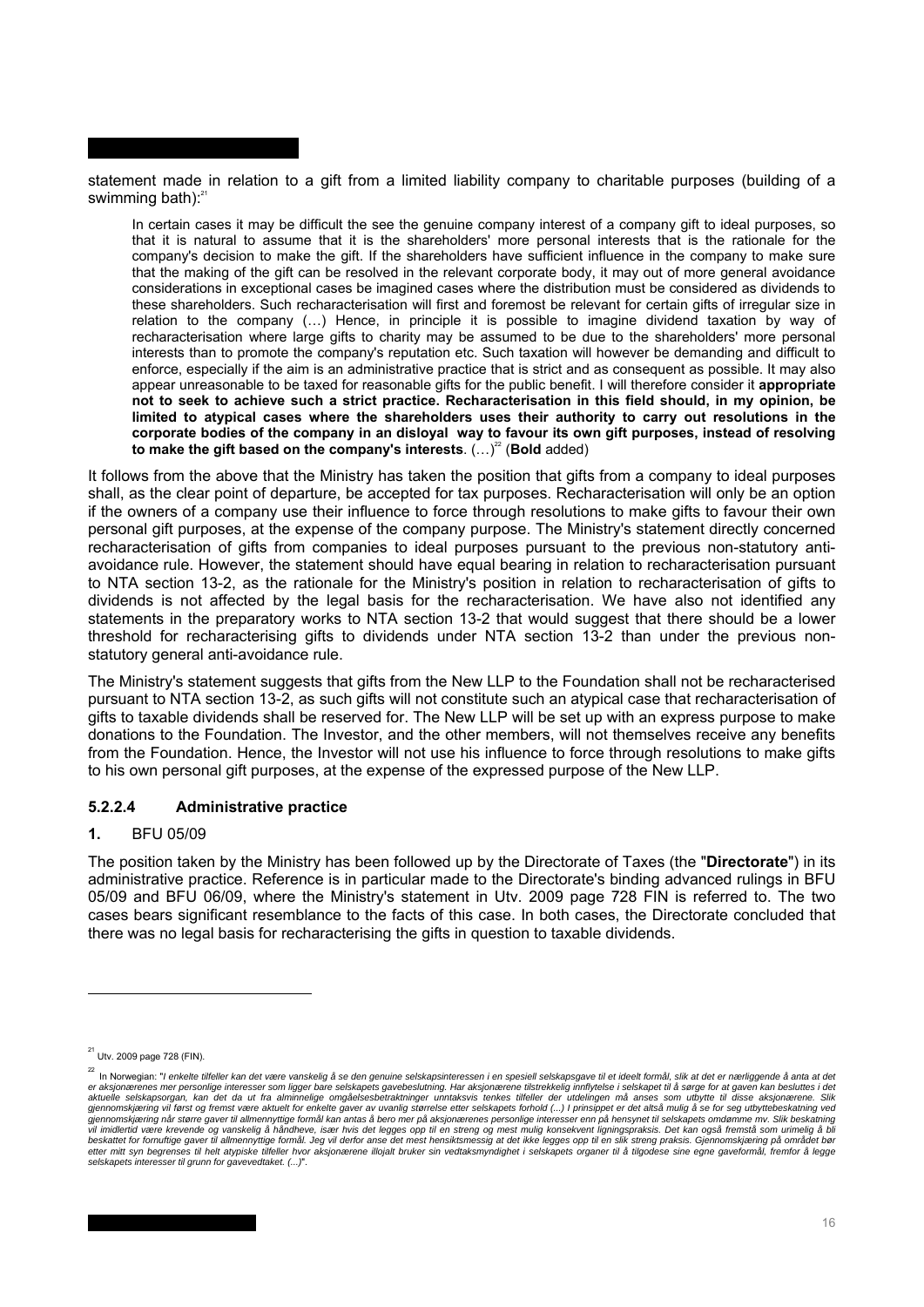The case in BFU 05/09 concerned a holding company that planned to make a gift to a foundation that promoted various ideal purposes, and where the shareholders (a husband and a wife that owned 50% of the shares in the holding company each) sat in the board, in addition to two other board members. The articles of association of the company had been amended to include as an object for the holding company to make donations to charity. Hence, the shareholders wanted the company to make gifts to charity, and had used their influence as shareholders to facilitate such gifts. The gift in question could be made in accordance with Norwegian company law.

The Directorate concluded that the gift could not be considered as dividends pursuant to NTA section 10- 11(2) (cf. the description above in section 5.2.1.). The gifts could also not be recharacterised pursuant to the non-statutory general anti-avoidance rule.

The Directorate referred to the Ministry's statement in Utv. 2009 page 728 FIN. The concrete assessment of whether the conditions for applying the non-statutory general anti-avoidance rule does not clearly separate between the two different cumulative conditions, although their argumentation seems more focused on the so-called "overall assessment" (Norwegian: "*helhetsvurderingen*"). The Directorate stated that the gifts would not constitute a benefit for the shareholders, and that the gift would therefore not be in conflict with the purpose of the dividend rules:

The reality is that it is the **Foundation that gets the economic benefit** of dividends not being taxed (…) when the gift is made directly from the company.

On the other side it may be argued that if such a gift is not taxed as dividends, it is in reality the Shareholders that decide how the amount that [equals the dividend tax] shall be used, and not the authorities (...) It is still uncertain if it involves a benefit for the Shareholders. In reality they do not come "closer to the money", rather the opposite.

In the present case, the Shareholders will not get access to the funds, in the sense that they may dispose of them for their own benefit. The ideal purpose, that the Shareholders have defined through the incorporation of the Foundation, sets the limits (…)

It is also a factor that the Company/Shareholders actually makes a gift to the Foundation and thus give away the actual values. Further, the Foundation is a self-owning institution that no one can have an ownership share in (…)

In summary, the directorate is of the opinion that if the gift in this case is made directly to the Foundation, this does not constitute a benefit for the Shareholders. If the Shareholders does not obtain a benefit, it is difficult to argue that the transaction conflicts with the purpose of the dividend rules.<sup>23</sup> (Bold added).

The ruling in BFU 05/09 has great resemblance to this case, and clearly suggests that gifts from the New LLP cannot be taxed as dividends. Like in BFU 05/09, the entity that will make the gift (i.e. New LLP) is set up to facilitate making gifts to a foundation that promotes ideal purposes. Making such gifts will therefore be in accordance with the purpose of the New LLP. Further, the Investor has been involved in the board of the Foundation together with amongst other his wife, although the Investor himself may step down from the board when he starts working for the New Employer. In any case, he (together with his wife) has no more control over the Foundation than the shareholders in BFU 05/09 had over the foundation in that case. Based on the considerations in BFU 05/09, the Investor will not obtain a relevant benefit if gifts are made directly from the New LLP to the Foundation.

The reasoning in BFU 05/09 suggests that none of the conditions of NTA section 13-2(2) are fulfilled. With respect to NTA section 13-2(2) litra a, the main purpose of making the gifts is not to obtain a tax benefit, since the Investor will not obtain a relevant benefit. With respect to NTA section 13-2(2) litra b, whether the transaction will conflict with the purpose of tax rules are among the factors to be taken into consideration, cf.

<sup>&</sup>lt;sup>23</sup> In Norwegian: "Realiteten er at det er stiftelsen som får den økonomiske fordelen av at utbyttet ikke beskattes (...) når gaven gis direkte fra selskapet. (...) På den annen side kan<br>det argumenteres med at dersom en *foreliggende sak, vil ikke Aksjonærene få tilgang til midlene, i den forstand at de kan disponere over dem til egen fordel. Det allmennyttige formålet, som Aksjonærene har definert*  ved opprettelse av stiftelsen, setter grensene. (…) Det er også et moment at Selskapet/Aksjonærene faktisk gir en gave til stiftelsen og således gir fra seg de aktuelle verdiene.<br>Videre er Stiftelsen en selveiende institu *utbyttereglenes formål*."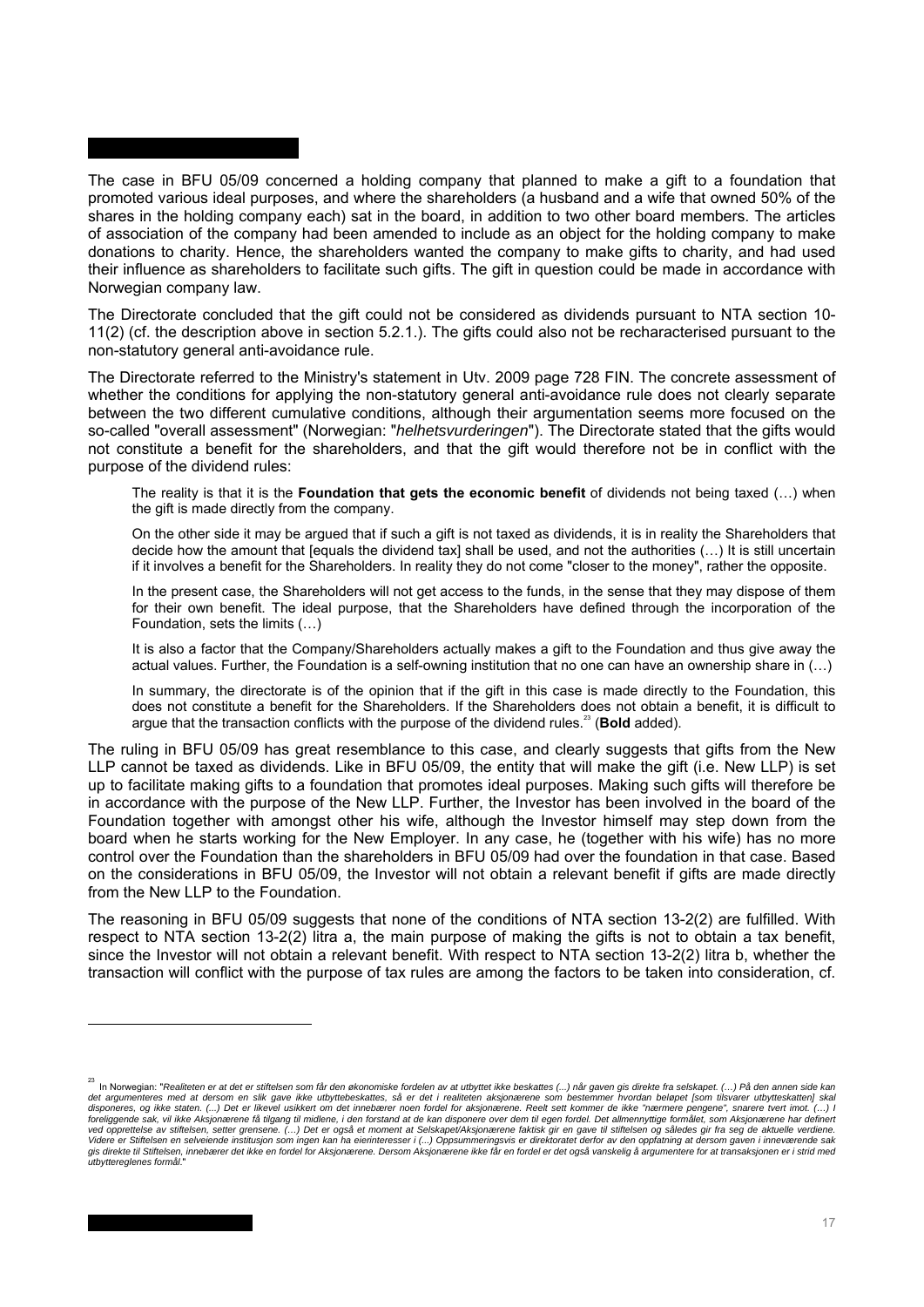NTA section 13-2(3) litra f. The fact that gifts from New LLP to the Foundation will not conflict with the purpose of dividend rules clearly suggests that the condition in NTA section 13-2(2) litra b is not fulfilled.

### **2.** BFU 06/09

The case in BFU 06/09 is very similar to the one in BFU 05/09. It involved a holding company that planned to make a gift to a foundation that promoted various ideal purposes. The shareholders (a husband and a wife who owned 69% and 39% of the shares in the company respectively) constituted the majority of the initial board of the foundation. The articles of association of the company included as an object for the holding company to make donations to charity. The gift in question from the holding company to the foundation could be made in accordance with Norwegian company law.

The Directorate stated, as in BFU 05/09 that the gift would not constitute a benefit for the shareholders, and that the gift would therefore not be inconsistent with the purpose of the dividend rules. The Directorate's reasoning is more or less word for word identical to the Directorate's statement in BFU 05/09 cited above in section 5.2.2.4(1).

The Directorate has clearly seen the two cases in connection, and taken the position that such gifts from companies to foundations shall not be taxed as dividends. This is also in line with the general position taken by the Ministry in Utv. 2009 page 728 FIN.

### **3.** BFU 34/09

The case in BFU 34/09 concerned a limited liability company ("**A**") that was going to be established with an ideal purpose. The company would receive annual gifts from another limited liability company ("**B**"), where the sole shareholder of A was a minority shareholder. One of the questions was whether A was a tax-exempt company pursuant to NTA section 2-32, which the Directorate concluded that it was. Another question was whether the gifts to A should be taxed as dividends at the hands of the shareholders in B. The Directorate concluded, with a similar reasoning as in BFU 05/09 and 06/09, that the gifts could not be taxed as dividends pursuant to NTA section 10-11 or the non-statutory general anti-avoidance rule.

The case further underlines the position taken by the Directorate in BFU 05/09 and 06/09. The case suggests that gifts from a company to an entity with ideal purposes shall not be taxed as dividends, even if an owner of the company making the gifts has influence over the recipient of the gift, when said owner does not himself/herself obtain any economic benefit from the recipient of the gift.

## **4.** BFU 23/08

l

It may also be mentioned that the Directorate was reluctant to recharacterise gifts from a company to charities even before the Ministry's statement in Utv. 2009 page 728 FIN. The case in BFU 23/08, which predated said statement from the Ministry, involved gifts from a holding company to a charity. The articles of association of the holding company had been amended to include making donations to charity as a purpose of the company. The contemplated gift would also otherwise be compliant with company law rules. The Directorate concluded that there was no legal basis for taxing the gift as dividends at the hands of the sole shareholder of the holding company. The Directorate considered that it would not be disloyal that the gift would be made from the holding company, and not the personal sole shareholder. The Directorate stated:

The Tax Directorate have after this not found basis to consider it disloyal to make the contemplated gift from the Company, rather than make a dividend distribution to the shareholder who then makes the gift in his own name. We assume in this regard as informed that it will be within the purpose provision of the Company to make distributions to charitable and ideal purposes. We also assume as informed that this is a gift that the Company can make pursuant to the Private Limited Liability Companies Act sections (…) We further emphasise that the recipient of the gift is a voluntary organisation (…), that the shareholder does not have influence or an economic interest in relation to the recipient of the gift, and that the gift does not benefit the shareholder insofar as he obtains benefits towards the recipient of the gift.<sup>2</sup>

<sup>&</sup>lt;sup>24</sup> In Norwegian: "Skattedirektoratet har etter dette ikke funnet holdepunkter for at det er illojalt å gi den skisserte gave fra Selskapet, i stedet for å foreta en utbytteutdeling til<br>aksjonær som så gir gaven i sitt na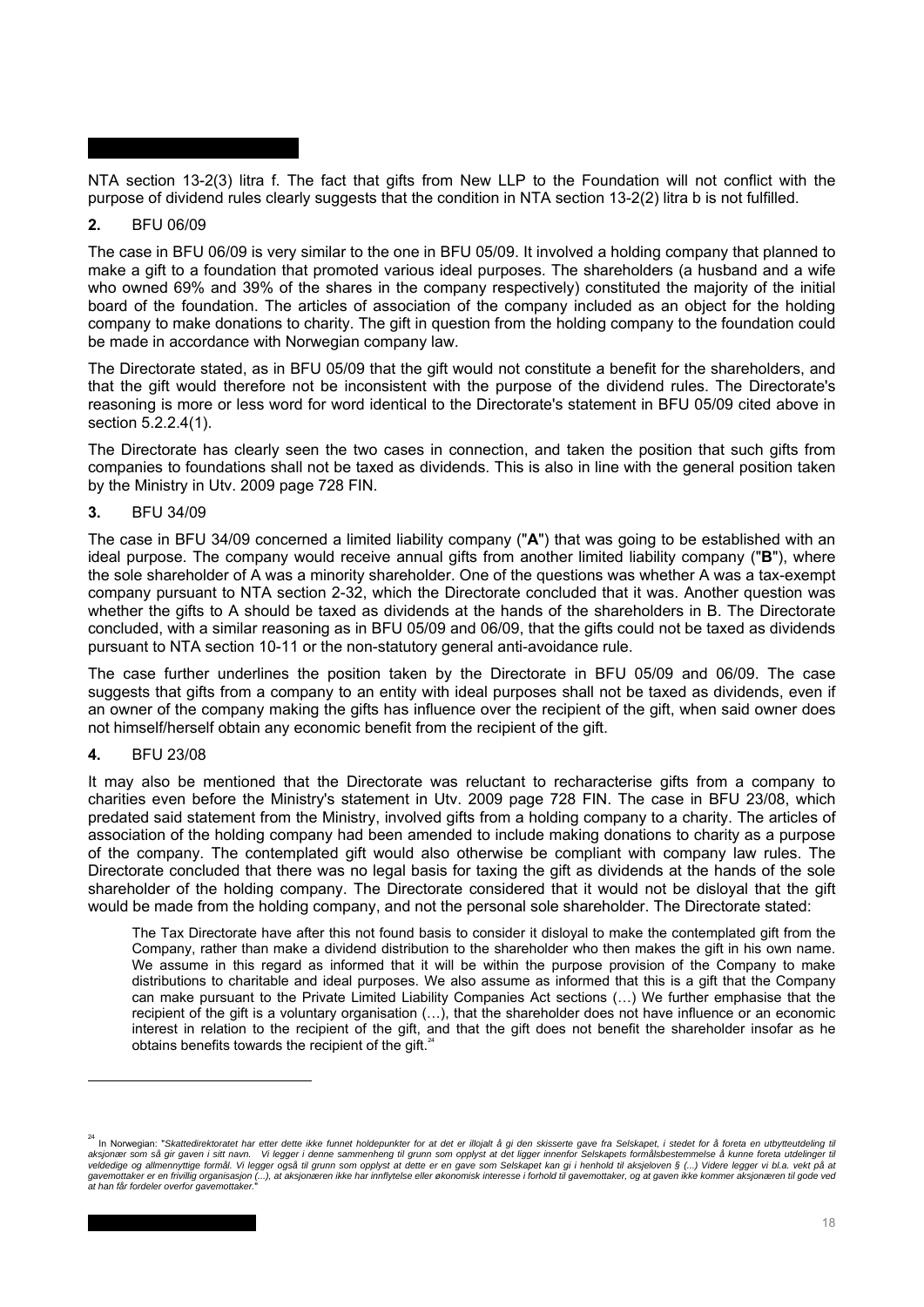A distinguishing factor in BFU 23/08, compared to the cases in BFU 05/09 and BFU 06/09 (and the Investor's case), is that the shareholder did not have any influence over the recipient of the gift. However, the Directorate has consistently held in its later practice that influence over the board of a foundation that receives gifts from the shareholder's holding company does not itself provide reason for recharacterisation. The emphasis put on a lack of influence over the recipient of the gift in BFU 23/08 should therefore not have any decisive significance for the assessment of gifts made by the New LLP to the Foundation in the Investor's case.

As in the BFU 23/08, the Investor does not have an economic relation to the recipient of gifts from the New LLP (i.e. the Foundation). The Investor will also not obtain any benefit from the Foundation.

## **5.2.2.5 Summary**

In summary, both statements from the Ministry and administrative practice clearly indicate that gifts from an entity to charities shall not be recharacterised as dividends when such gifts are in line with the purpose of the entity making the gifts, and such gifts are otherwise made in accordance with relevant company law rules. Such gifts from the entity will not favour the shareholder(s) of the entity making the gift at the expense of the entity. That remains true even if the shareholders of the entity making the gifts have influence over how the recipient will make use of the gift to promote ideal purposes in line with the object of the recipient, as long as the shareholders do not otherwise have an economic interest in, or obtain any economic benefit from, the recipient of the gift.

On this basis, the contemplated gifts from the New LLP to the Foundation will fall into the category of gifts that the general anti-avoidance rule (now in NTA section 13-2) is not intended to apply to, as understood by the tax authorities themselves.

### **5.2.3 Conclusion**

The contemplated gifts from the New LLP to the Foundation shall not be taxed as dividends at the hands of the Investor, neither based on NTA section 10-11(2) nor based on NTA section 13-2.

### **6. Question 4: Labour income**

### **6.1 The issue and the question**

After the reorganisation of the Investor's interest in the Existing LLP to facilitate his retirement from his active engagement in the Existing LLP, the Investor will not receive any distributions directly from the entity. Rather, the New LLP may receive distributions from the Existing LLP. As described in section 2.3.2.5, the Investor will only receive dividend distributions from the New LLP if the New LLP Board makes an explicit resolution to make a distribution.

Dividend distributions from a company to an owner of the company are taxed as capital income, cf. NTA section 5-1 and NTA section 5-20. However, if the dividend distributions qualify as labour income for tax purposes, the distributions shall be taxed as labour income irrespective of the company law-classification of the distribution, cf. NTA Section 5-1.

The question for which the Investor requests a binding advance ruling, and which will be examined in this section 6, is whether distributions from the Existing LLP to the New LLP, or from the New LLP to the Investor, shall be taxed as labour income, cf. NTA section 5-1.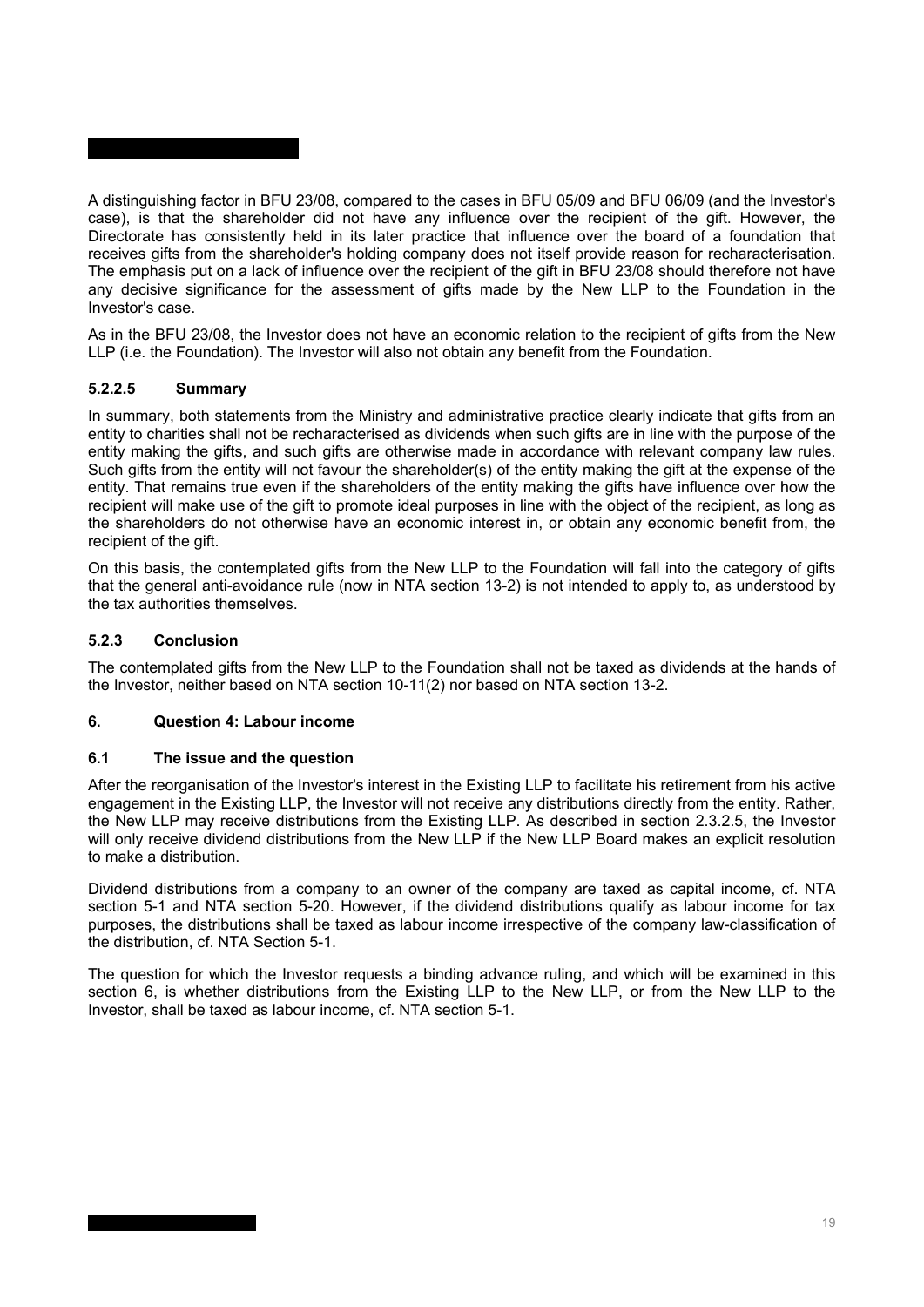## **6.2 Profits distributed from the Existing LLP to the New LLP shall not be taxed as labour income in the hands of the Investor**

# **6.2.1 NTA section 5-1: income must be "***gained from work***"**

NTA section 5-1(1) defines taxable labour income as "*any benefit gained from work*".<sup>25</sup>

As the wording indicates, there has to be a connection between personal services performed by the taxpayer and the benefit gained. Supreme Court practice indicates that the personal services must have given rise to the acquirement of the benefit.<sup>26</sup> There is no requirement that the benefit is received from an employer or that the taxpayer has a right to receive the income.<sup>27</sup> Further, a taxpayer cannot attribute labour income to a holding company (or, by analogy, to a UK limited liability partnership which is regarded as fiscally opaque for Norwegian tax purposes) with fiscal effect. Hence, if personal services performed by the Investor give rise, in whole or in part, to distributions by the Existing LLP to the New LLP, such distributions will be taxed as labour income at the hands of the Investor.

### **6.2.2 Personal work performed by the Investor will not give rise to any distributions from the Existing LLP to the New LLP**

As described in section 2.1.6.1 above, the Investor has, from the formation of the Existing LLP in 2005 until the present date, been personally involved in the management of the financial advisory services business of the Existing LLP. Further, the distributions he has received from the Existing LLP from 2005 onwards, while he has been resident in the UK for tax purposes, may have exceeded an ordinary return on the capital he has invested in the Existing LLP. However, as explained in 2.1.6.1, the capital base of the Existing LLP consists not only of the "Ordinary Capital" contributed by its members but also of intangible assets (which are not reflected on the balance sheet), such as the skill and intellectual capital of its investment team, its name and standing in the industry and its customer relationships. Accordingly, the actual value of the Existing LLP is very substantially greater than the amount of the Ordinary Capital contributions it has received.

Historically, the Investor's work at the Existing LLP has given rise to distributions to him by the Existing LLP. However, the Investor has not been resident in Norway for tax purposes at the time of these distributions, and so these historical distributions are not taxable in Norway.

As described in section 2.1.6.2 above, the Investor will no longer be active in the business activities of the Existing LLP if he takes up the Work. He will also no longer be a member of the Existing LLP Board. Given the strong position of the Existing LLP in the financial advisory market and its large and well-established investment team, the Existing LLP is well equipped to function without any involvement of the Investor in the management of the business. Since the Investor will only become resident in Norway under the Tax Treaty once he starts the Work (cf. the assumptions described in section 1.1), the Investor will not perform any personal work related to the financial advisory services business of the Existing LLP while he is resident in Norway for Norwegian tax purposes.

On this basis, personal services performed by the Investor will not give rise to any part of any distribution by the Existing LLP to the New LLP while the Investor is carrying out the Work.

## **6.2.3 Conclusion**

l

Profits distributed by the Existing LLP to the New LLP while the Investor undertakes the Work (and may be a tax resident in Norway) will not be taxed as labour income in the hands of the Investor.

<sup>25</sup> In Norwegian: "*enhver fordel vunnet ved arbeid*".

<sup>26</sup> See e.g. Zimmer, *Lærebok i skatterett*, 7 edition (2014), page 156.

<sup>27</sup> See e.g. Zimmer, *Lærebok i skatterett*, 7 edition (2014), page 153.